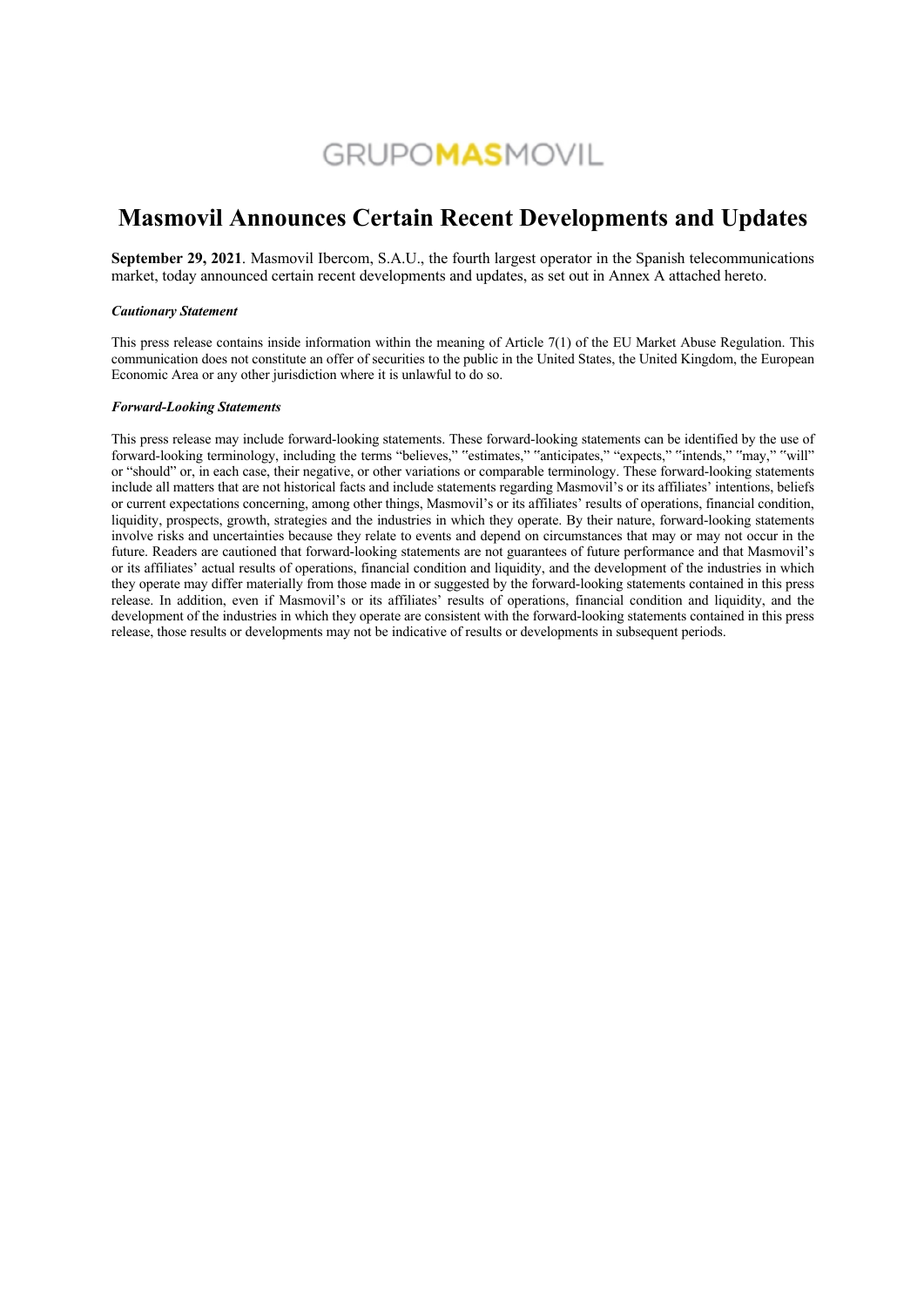#### **Annex A**

# **CERTAIN RECENT DEVELOPMENTS**

#### **Netco Asset Disposal**

We intend to enter into a transaction for the potential transfer of up to 1.1 million BUs in our HFC network, concentrated in Northern Spain, to a joint venture network company ("**Netco**"), in which we expect to hold a minority stake ("**Netco Asset Disposal**"). We expect to set up Netco jointly with certain investors, who will hold the majority stake in Netco. In the event that the Netco Asset Disposal is consummated, Netco would own and operate the BUs transferred by us. Based on our current expectations, we expect to enter into an agreement with the relevant investors relating to the creation of Netco and the Netco Asset Disposal during the fourth quarter of 2021, and expect to complete the transaction during the first quarter of 2022. Upon completion of the Netco Asset Disposal, we expect to be the anchor client of Netco with a volume commitment corresponding to 85% of the customer base on the network. In addition, we expect to enter into an arrangement under which Netco will commit to the completion of the retrofitting and upgrade of the HFC network, which will be managed by us, and pursuant to which we will grant an exclusive 25-year arrangement to Netco.

We currently expect to receive at least €500 million of net proceeds from the Netco Asset Disposal, net of any equity investment that we would be required to make in order to obtain a minority stake in Netco. We intend to utilize the proceeds from the Netco Asset Disposal to repay in full and cancel the Asset Bridge Facility.

As of date, we have not entered into any contractual arrangements or commitments in relation to the Netco Asset Disposal. In the event that we enter into the relevant contractual arrangements in relation to the Netco Asset Disposal, which we expect will occur during the fourth quarter of 2021, we expect the completion to be subject to a number of closing conditions, including applicable regulatory and antitrust approvals (if any). There is no certainty that we will be able to enter into the relevant contractual arrangements, or once we enter into such arrangements, we will be able to complete the Netco Asset Disposal within the expected time frame, or on the terms that we currently expect, or at all.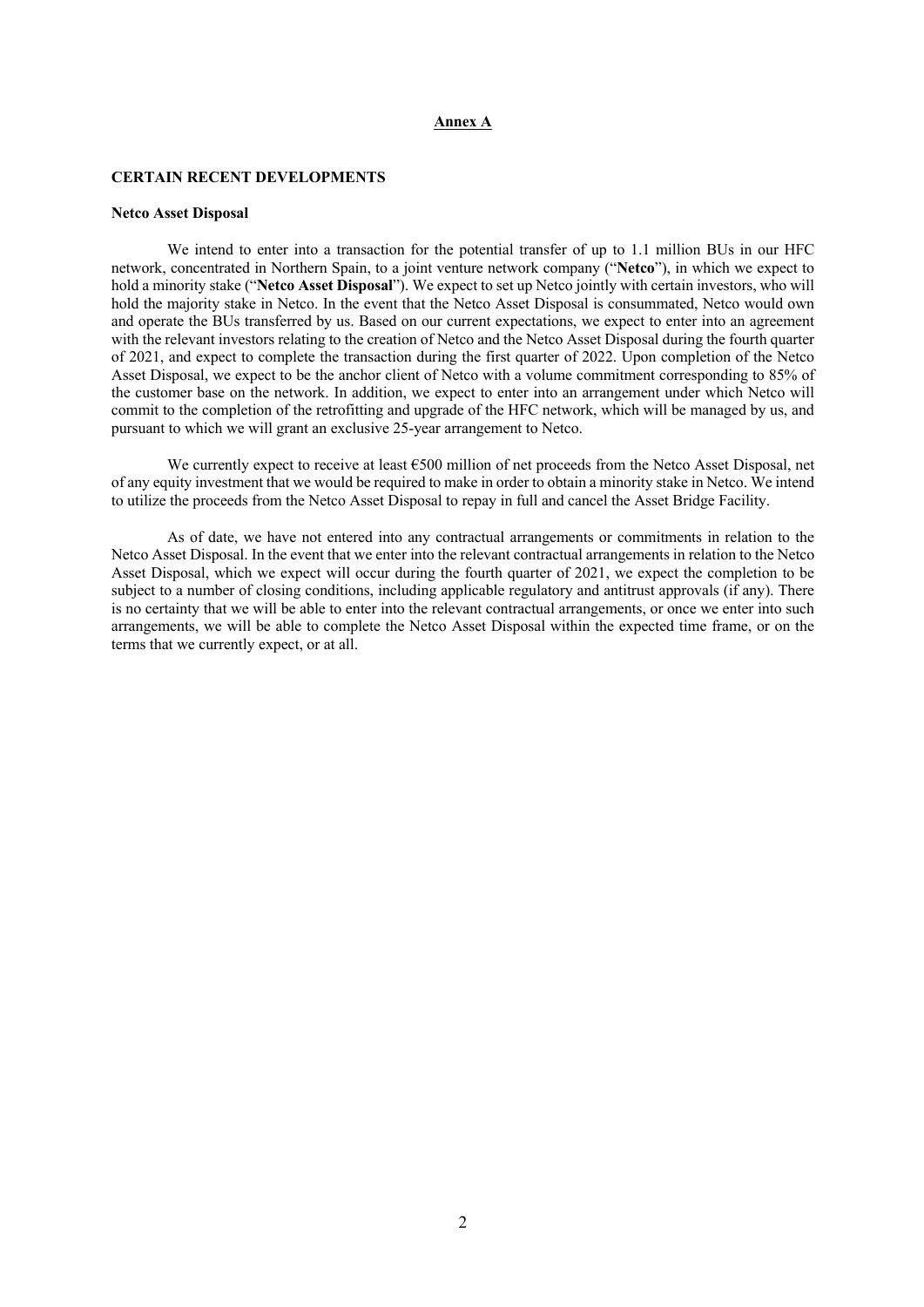# **OTHER UPDATES RELATING TO THE GROUP**

# **Unaudited Combined Pro Forma Financial Information**

# *Unaudited Combined Pro Forma Statement of Profit or Loss Information*

|                                                                              | Pro Forma $(1)$   |                     |  |  |
|------------------------------------------------------------------------------|-------------------|---------------------|--|--|
|                                                                              | <b>Year ended</b> | Six months          |  |  |
| $(E$ in thousands)                                                           | December 31, 2020 | ended June 30, 2021 |  |  |
|                                                                              | 2,667,254         | 1,393,256           |  |  |
|                                                                              | 79.219            | 41.347              |  |  |
|                                                                              | (974, 490)        | (507, 802)          |  |  |
|                                                                              | (113, 331)        | (65,809)            |  |  |
|                                                                              | (779, 543)        | (413,660)           |  |  |
|                                                                              | (20,031)          | 226,182             |  |  |
|                                                                              | (680, 052)        | (337, 275)          |  |  |
|                                                                              | 179,025           | 336,239             |  |  |
|                                                                              | 6,453             | 1,451               |  |  |
|                                                                              | (605, 714)        | (164, 852)          |  |  |
|                                                                              | 1,238             | (3,081)             |  |  |
|                                                                              | 115               | 430                 |  |  |
|                                                                              | 901               |                     |  |  |
|                                                                              | (597,007)         | (166, 052)          |  |  |
| Pro forma share of net profit of associates and joint ventures accounted for |                   |                     |  |  |
|                                                                              | (2,931)           | 3,562               |  |  |
|                                                                              | (420, 912)        | 173,749             |  |  |
|                                                                              | 139,213           | (30, 353)           |  |  |
|                                                                              | (281,700)         | 143,396             |  |  |
| Pro forma profit/(Loss) for the period attributable to:                      |                   |                     |  |  |
|                                                                              | (280, 577)        | 144,261             |  |  |
|                                                                              | (1,122)           | (865)               |  |  |
|                                                                              | (281,700)         | 143,396             |  |  |

(1) Represents our unaudited combined pro forma statement of profit or loss information, which is intended to give pro forma effect to (i) in the case of the unaudited combined pro forma statement of profit or loss information for the year ended December 31, 2020, the Original Acquisition, the Acquisition and the Lyca Acquisition, as though they had occurred on January 1, 2020 and (ii) in the case of the unaudited combined pro forma statement of profit or loss information for the six months ended June 30, 2021, the Acquisition, as though it had occurred on January 1, 2020.

#### *Unaudited Combined Pro Forma Statement of Financial Position Information*

|                           | <b>Pro Forma</b> $^{(1)}$ |
|---------------------------|---------------------------|
|                           | As of                     |
| $(\epsilon$ in thousands) | June 30, 2021             |
|                           | 1.770.954                 |
|                           | 7.849.005                 |
|                           | 1,945,667                 |
|                           | 9.794.672                 |
|                           | 11,565,626                |

(1) Represents our unaudited combined pro forma statement of financial position information, which is intended to give pro forma effect to the Acquisition, as though it had occurred on June 30, 2021.

# **Certain Pro Forma Operating Data of the Group**

| Key performance indicators        | Pro $Forma^{(1)}$               |                                |  |  |
|-----------------------------------|---------------------------------|--------------------------------|--|--|
|                                   | As of or for the                |                                |  |  |
| (In thousands of units)           | Year ended December 31,<br>2020 | Six months ended June 30, 2021 |  |  |
|                                   | 13,504                          | 14,804                         |  |  |
|                                   | 7.750                           | 8.289                          |  |  |
| of which Active Prepaid lines EOP | 3.157                           | 2,872                          |  |  |
|                                   | 2.596                           | 2.924                          |  |  |
| (In thousands of units)           |                                 |                                |  |  |
|                                   | 887                             | 538                            |  |  |
|                                   | 1.317                           | (285)                          |  |  |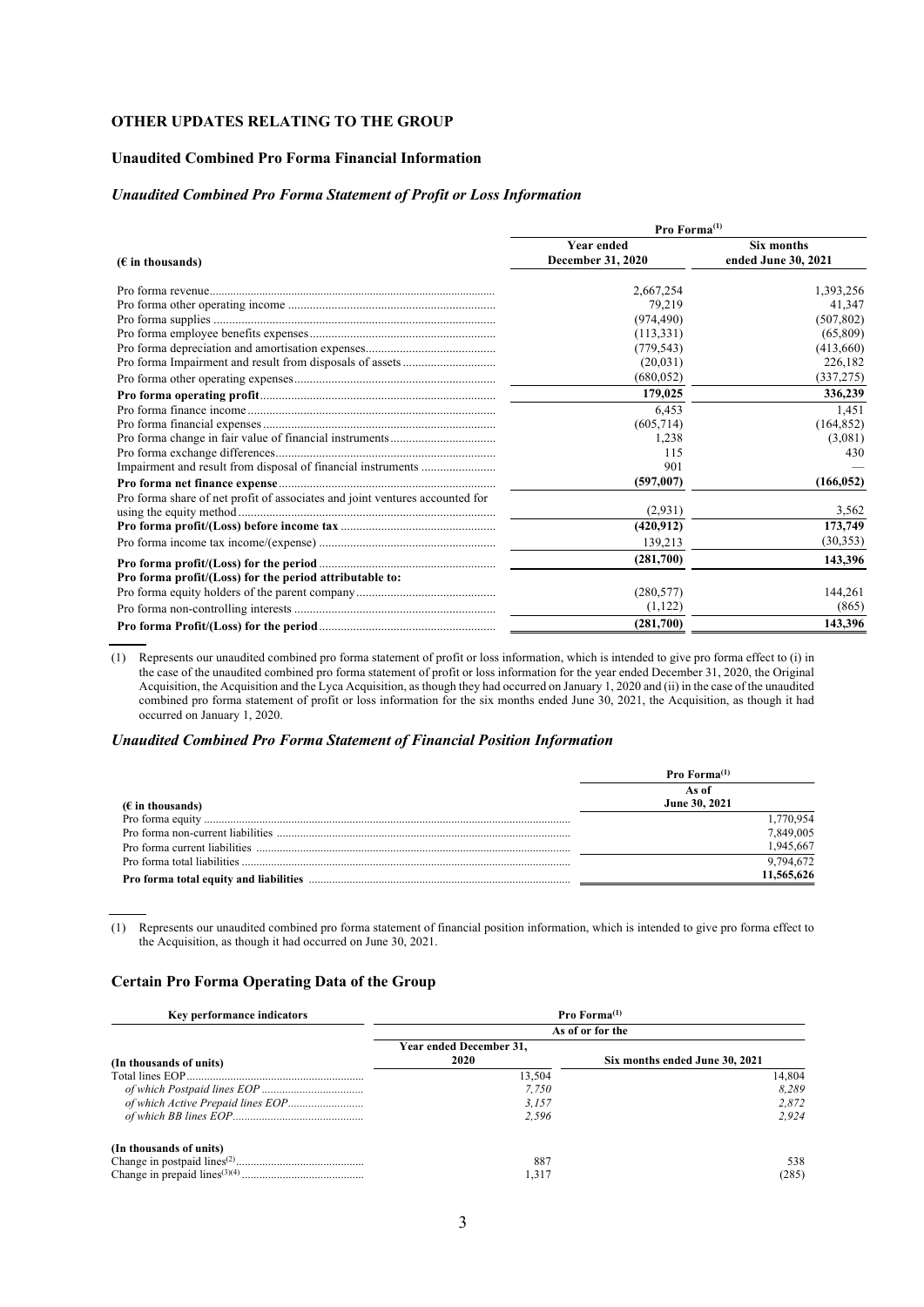| Key performance indicators    | Pro Forma $(1)$                 |                                |  |  |
|-------------------------------|---------------------------------|--------------------------------|--|--|
|                               | As of or for the                |                                |  |  |
| (In thousands of units)       | Year ended December 31,<br>2020 | Six months ended June 30, 2021 |  |  |
|                               | 475                             | 327                            |  |  |
| (In thousands of subscribers) |                                 |                                |  |  |
|                               | 111                             | 89                             |  |  |
|                               | 2,485                           | 2,834                          |  |  |
|                               | 2,596                           | 2.924                          |  |  |
| (In millions of units)        |                                 |                                |  |  |
|                               | 15.1                            | 19.8                           |  |  |
|                               | 11.2                            | 7.0                            |  |  |
|                               | 26.3                            | 26.8                           |  |  |
| (In units)                    |                                 |                                |  |  |
|                               | 1.650                           | 1.943                          |  |  |

(1) The non-financial key performance indicators of our operations presented in these two columns give pro forma effect to (i) for the year ended December 31, 2020, the Original Acquisition, the combination of the Group and Euskaltel pursuant to the Acquisition and the Lyca Acquisition, as though they had occurred on January 1, 2020 and (ii) for the six months ended June 30, 2021, the combination of the Group and Euskaltel pursuant to the Acquisition, as though they had occurred on January 1, 2021.

(2) Represents the increase or decrease in postpaid mobile lines during the relevant period and is calculated as the difference between postpaid lines EOP as of the last day of the relevant period less the postpaid lines EOP as of the last day of the previous period.

(3) Represents the increase or decrease in prepaid mobile lines during the relevant period and is calculated as the difference between prepaid lines EOP as of the last day of the relevant period less the prepaid lines EOP as of the last day of the previous period.

(4) During the year ended December 31, 2019, our prepaid lines decreased as a result of an internal review of the activity on our prepaid lines and a deletion of all inactive customers.

(5) Represents the increase or decrease in broadband lines during the relevant period and is calculated as the difference between BB lines EOP as of the last day of the relevant period less the BB lines EOP as of the last day of the previous period.

#### **Certain Financial Information of the Group**

|                                                                        | <b>Masmovil</b>                                       | <b>JVco</b>                                                        | Aggregated                              | <b>Masmovil</b>                                        | <b>JVco</b>                                     |
|------------------------------------------------------------------------|-------------------------------------------------------|--------------------------------------------------------------------|-----------------------------------------|--------------------------------------------------------|-------------------------------------------------|
| $(\epsilon$ in thousands, unless otherwise<br>indicated)               | For the nine<br>months ended<br>September 30,<br>2020 | For the period<br>from March 4.<br>2020 to<br>December 31,<br>2020 | For the year ended<br>December 31, 2020 | For the six<br>months<br>ended June 30.<br><b>2020</b> | For the six<br>months<br>ended June 30,<br>2021 |
| Revenue ( <i>Ingresos ordinarios</i> )                                 | 1.409.871                                             | 520,352                                                            | 1.930.223                               | 897,416                                                | 1.054.420                                       |
|                                                                        | 335,415                                               | 103.974                                                            | 439.389                                 | 196,005                                                | 586,457                                         |
|                                                                        | 436,262                                               | 205,497                                                            | 641.759                                 | 276,705                                                | 377,493                                         |
|                                                                        |                                                       |                                                                    | 885,014                                 |                                                        | 746,406                                         |
| Pro Forma Adjusted EBITDA (in<br>Pro Forma Further Adjusted EBITDA (in |                                                       |                                                                    | 1.106.8                                 |                                                        | 549.2                                           |
| millions) $(3)$                                                        |                                                       |                                                                    |                                         |                                                        | 632.4                                           |

(1) We define EBITDA as our profit/(loss) for the relevant period (*Beneficio/(Pérdida) del periodo*) before income tax expense/(income) (*Ingreso/(gasto) por impuesto sobre ganancias*), interest expense (*Gastos por intereses*) and depreciation and amortization expenses (*Gastos por depreciación y amortización)*.

We define Adjusted EBITDA as EBITDA for the period further adjusted for financial income / finance income (*Ingresos financieros*), share appreciation rights plan (*Plan de derechos sobre revalorización de acciones*), lease interest (*Intereses por arrendamientos*), other financial expenses (*Otros gastos financieros*), change in fair value of financial instruments (*Variación de valor razonable de instrumentos financieros*), exchange rate differences / exchange differences (*Diferencias de cambio*), impairment and result from disposal of financial instruments and gain on bargain purchase (*Deterioro y resultado por enajenaciones de instr. financieros e ingreso por combinación de negocio*), results from investments accounted for using the equity method / share of net profit of associates and joint ventures accounted for using the equity method (*Resultado por sociedades puestas en equivalencia*), integration, migration expenses and other expenses (*Gastos de integración, migración y otros*), which include costs that would not have been incurred in the absence of the COVID-19 pandemic, and impairment and result from disposal of assets (*Deterioro y resultado por enajenaciones del inmovilizado*).

EBITDA and Adjusted EBITDA are supplemental measures of our performance that are not required by, or presented in accordance with, IFRS. We believe EBITDA and Adjusted EBITDA provide useful information to our management and investors with respect to our overall operating performance by facilitating comparisons of operating performance on a consistent basis by removing the impact of items not directly resulting from core operations. We present these Non-IFRS Measures because we believe that they and similar measures are widely used by certain investors, securities analysts and other interested parties as supplemental measures of performance. These Non-IFRS Measures may not be comparable to similarly titled measures of other companies, have limitations as analytical tools and should not be considered in isolation or as a substitute for an analysis of our operating results as reported under IFRS. The following table shows a reconciliation of our profit/(loss) for the relevant period (*Beneficio/(Pérdida) del periodo*) to EBITDA and Adjusted EBITDA: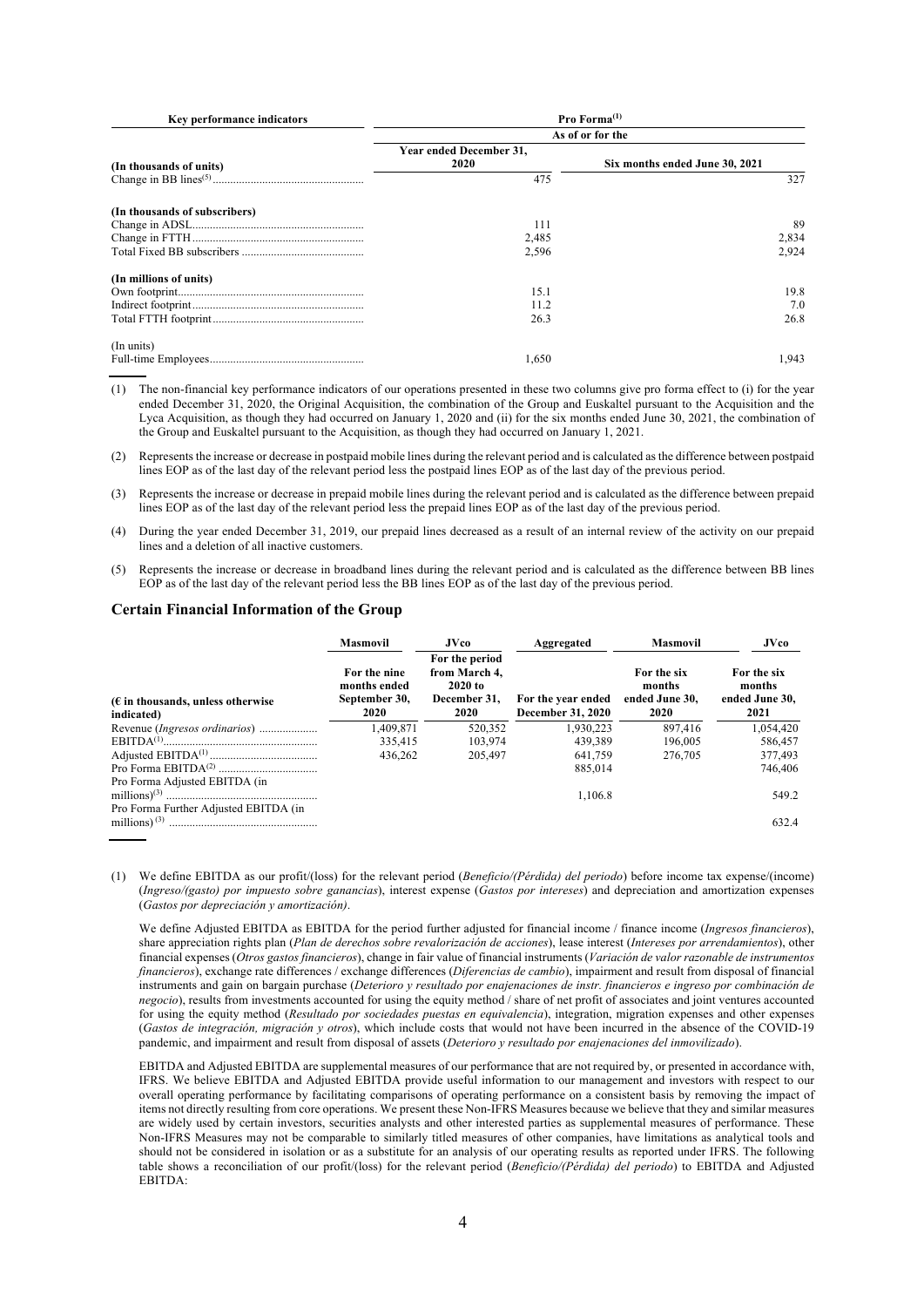|                                                                                                                                                                                                                                                                | <b>Masmovil</b>                                       | <b>JVco</b>                                                        | Aggregated <sup>(a)</sup>                  | <b>Masmovil</b>                                 |         | <b>JVco</b>                                     |
|----------------------------------------------------------------------------------------------------------------------------------------------------------------------------------------------------------------------------------------------------------------|-------------------------------------------------------|--------------------------------------------------------------------|--------------------------------------------|-------------------------------------------------|---------|-------------------------------------------------|
| $(E$ in thousands)                                                                                                                                                                                                                                             | For the nine<br>months ended<br>September 30,<br>2020 | For the period<br>from March 4,<br>2020 to<br>December 31,<br>2020 | For the year<br>ended December<br>31, 2020 | For the<br>six months<br>ended June 30,<br>2020 |         | For the<br>six months<br>ended June 30,<br>2021 |
| Profit/(loss) for the period (Beneficio/(Pérdida) del                                                                                                                                                                                                          | (11, 714)                                             | (66, 182)                                                          | (77, 896)                                  | 1,490                                           |         | 184,416                                         |
| Income tax expense/(income) ((Ingreso)/ gasto por                                                                                                                                                                                                              |                                                       |                                                                    |                                            |                                                 |         |                                                 |
|                                                                                                                                                                                                                                                                | (2,503)                                               | (28, 569)                                                          | (31,072)                                   | 3,937                                           |         | 50,393                                          |
| Net interest expense (Resultado neto por intereses)                                                                                                                                                                                                            | 95,174                                                | 66,975                                                             | 162,149                                    | 36,421                                          |         | 89,088                                          |
| Depreciation and amortization expenses (Gastos por                                                                                                                                                                                                             |                                                       |                                                                    |                                            |                                                 |         |                                                 |
|                                                                                                                                                                                                                                                                | 254,458                                               | 131,750                                                            | 386,208                                    | 154,157                                         |         | 262,560                                         |
|                                                                                                                                                                                                                                                                | 335,415                                               | 103,974                                                            | 439,389                                    | 196,005                                         |         | 586,457                                         |
| Financial income / Finance income (Ingreso                                                                                                                                                                                                                     |                                                       |                                                                    |                                            |                                                 |         |                                                 |
|                                                                                                                                                                                                                                                                | (3,526)                                               | (1,955)                                                            | (5,481)                                    | (2,339)                                         |         | (1, 447)                                        |
| Share Appreciation Rights Plan (Plan de derechos                                                                                                                                                                                                               |                                                       |                                                                    |                                            |                                                 |         |                                                 |
|                                                                                                                                                                                                                                                                | 59,008                                                |                                                                    | 59,008                                     | 46,875                                          |         |                                                 |
| Lease interest (Intereses por arrendamientos) <sup>(c)</sup>                                                                                                                                                                                                   | 6,727                                                 | 2,371                                                              | 9,098                                      | 4,411                                           |         | 4,608                                           |
| Other financial expenses (Otros gastos financieros) $(d)$ .                                                                                                                                                                                                    |                                                       |                                                                    |                                            |                                                 |         |                                                 |
| Change in fair value of financial instruments<br>(Variación de valor razonable de instrumentos                                                                                                                                                                 |                                                       |                                                                    |                                            |                                                 |         |                                                 |
|                                                                                                                                                                                                                                                                | 33                                                    | (669)                                                              | (636)                                      | (149)                                           |         | 3,283                                           |
| Exchange rate differences / Exchange differences                                                                                                                                                                                                               |                                                       |                                                                    |                                            |                                                 |         |                                                 |
|                                                                                                                                                                                                                                                                | 163                                                   | (37)                                                               | 126                                        | 193                                             |         | 36                                              |
| Impairment and result from disposal of financial<br>instruments and gain on bargain purchase<br>(Deterioro y resultado por enajenaciones de instr.                                                                                                             |                                                       |                                                                    |                                            |                                                 |         |                                                 |
| financieros e ingreso por combinación de negocio)<br>Results from investments accounted for using the<br>equity method / Share of net profit of associates<br>and joint ventures accounted for using the equity<br>method (Resultado por sociedades puestas en | (901)                                                 |                                                                    | (901)                                      | (1,171)                                         |         |                                                 |
|                                                                                                                                                                                                                                                                | 8,558                                                 | (5,627)                                                            | 2,931                                      | 5,583                                           |         | (3, 562)                                        |
| Integration, migration expenses and other expenses                                                                                                                                                                                                             |                                                       |                                                                    |                                            |                                                 |         |                                                 |
| (Gastos de integración, migración y otros) $^{(e)}$<br>Impairment and result from disposal of assets                                                                                                                                                           |                                                       | 23,061                                                             | 95,169                                     | 118,230                                         | 19,573  | 14,907                                          |
| (Deterioro y resultado por enajenaciones del                                                                                                                                                                                                                   |                                                       | 7.724                                                              | 12,271                                     | 19.995                                          | 7.724   | (226, 789)                                      |
|                                                                                                                                                                                                                                                                |                                                       | 436,262                                                            | 205,497                                    | 641,759                                         | 276,705 | 377,493                                         |
|                                                                                                                                                                                                                                                                |                                                       |                                                                    |                                            |                                                 |         |                                                 |

(a) Represents our unaudited supplementary non-IFRS Aggregated Financial Information for the year ended December 31, 2020, which is calculated by aggregating (a) the historical audited consolidated financial information of the Masmovil Group for the nine-month period ended September 30, 2020 and (b) the historical audited consolidated financial information of JVco for the period from March 4, 2020 (the date of JVco's incorporation) to December 31, 2020. Prior to the Original Acquisition, JVco and its subsidiaries had no revenue-generating activities of their own and no business operations, material assets or liabilities other than those acquired or incurred in connection with their incorporation.

- (b) Share Appreciation Rights Plan relates to the provisions recognized by us to cover the Share Appreciation Rights Plan for certain senior managers and employees and also includes an estimate of severance and indemnity costs that had yet to be paid for the relevant period. We settled the Share Appreciation Rights Plan and the related cash bonuses in full on September 1, 2020, and paid the final settlement amount to the participants in the Share Appreciation Rights Plan.
- (c) Lease interest relates to, for the year ended December 31, 2018, adjustments to reflect the impact of the restatement of the 2018 financial statements for the impact of the adoption of IFRS 16 and, for all other periods, to the interest payments made with respect to our lease liabilities, accounted in accordance with IFRS 16.
- (d) Other financial expenses relates mainly to the impact of IFRS 9 on our interest expense.
- (e) Integration and migration expenses relates to costs incurred in connection with our add-on acquisitions and includes integration costs such as consultant fees, legal fees, due diligence expenses, expenses related to the adaption of our systems, compensation to suppliers for the cancellation of contracts and redundancy costs, and migration costs such as consultant fees, compensation to other operators in connection with the migration of subscribers, additional NRA expenses, the cost of routers and SIM cards, costs related to the migration of customer service and other costs related to the migration of customers and systems from the acquired businesses to our own networks. For the six months ended June 30, 2020 and 2021 and the year ended December 31, 2020 (aggregated from the results of Masmovil for the nine months ended September 30, 2020 and JVco for the period from March 4, 2020 to December 31, 2020), other expenses also included expenses incurred as a result of the COVID-19 pandemic, including (i) costs related to the delay of cost reduction projects, in particular, the migration of certain of our subscribers from third-party networks charging us variable data usage fees based on subscribers' data consumption to third-party networks charging us generally lower fixed rates to accommodate higher data consumption during COVID-19-related lockdowns, (ii) additional commissions for our sales, retention and customer care personnel to sustain our activity, (iii) costs related to a media campaign focused on our commitment to Spain's connectivity and brand awareness, (iv) bad debt due to the prohibition to cut off defaulting customers and non-invoiceable collection fees related to uncollected invoices, (v) costs related to the donation of masks and telephones to hospitals and nursing homes and (vi) protective equipment for our employees. For the year ended December 31, 2018, we incurred €3.4 million of integration expenses and €14.0 million of migration expenses related to the acquisitions of Llamaya, Lebara and The Bymovil Spain, S.L.U. For the year ended December 31, 2019, we incurred €12.9 million of integration expenses and €5.5 million of migration expenses related to the acquisitions of Lebara and The Bymovil Spain, S.L.U. For the year ended December 31, 2020 (aggregated from the results of Masmovil for the nine months ended September 30, 2020 and JVco for the period from March 4, 2020 to December 31, 2020), we incurred  $\epsilon$ 6.7 million of integration expenses and  $\epsilon$ 1.9 million of migration expenses related to the acquisitions of Lyca and Ahi+,  $€81.5$  million related to the Original Acquisition (which included  $€48.4$  million in relation to rating and financial institutions fees and €29.3 million in relation to costs, fees and expenses incurred for advisory services) and €28.1 million of other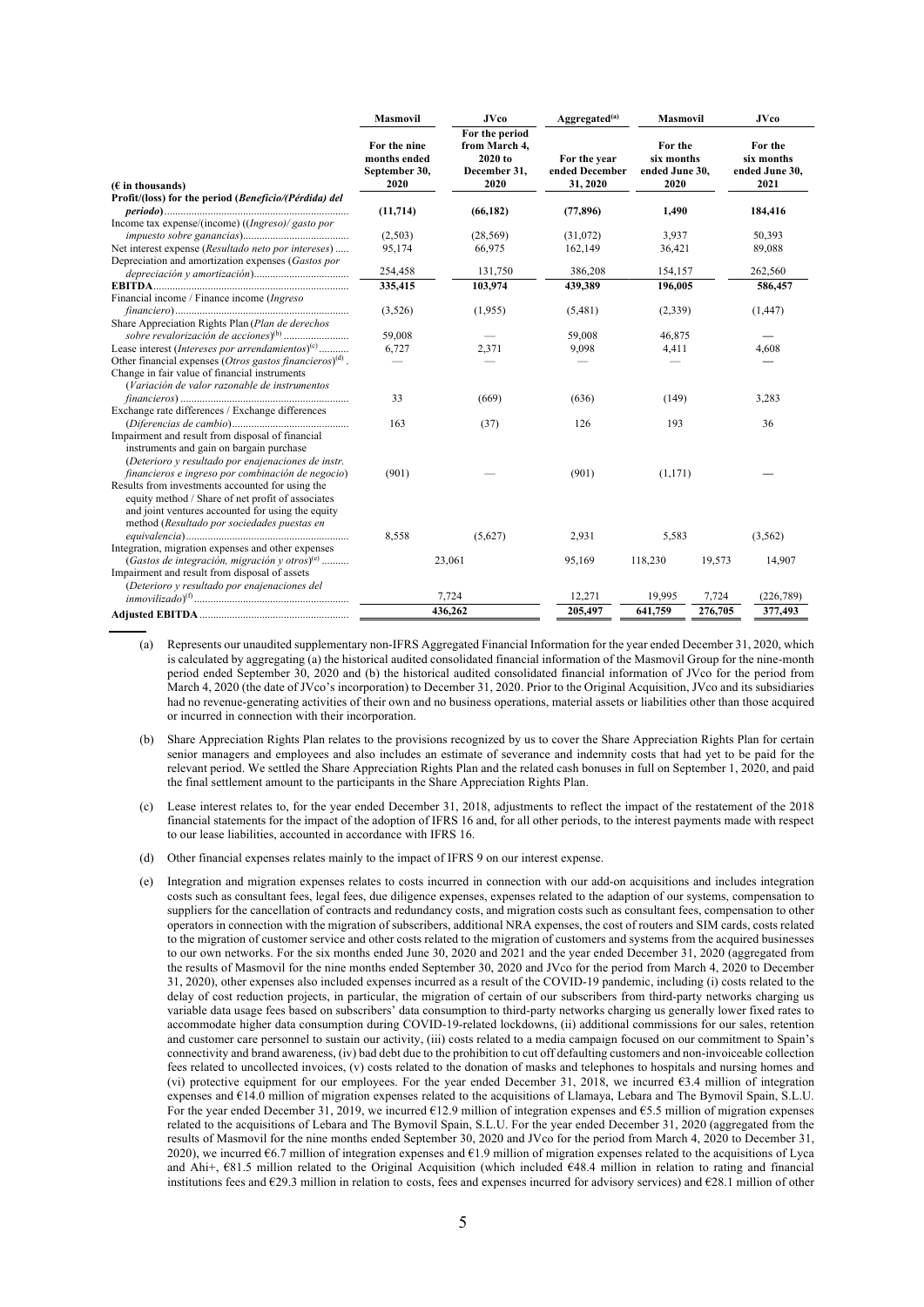expenses related to the COVID-19 pandemic. For the six months ended June 30, 2020, we incurred €2.6 million of integration and migration expenses related to the acquisitions made during the first half of 2020 and  $\epsilon$ 17.0 million of other expenses related to the COVID-19 pandemic. For the six months ended June 30, 2021, we incurred €5.4 million of integration and migration expenses related to the acquisitions made during the first half of 2021, €1.2 million related to the Original Acquisition, €1.3 million related to the Target Acquisition, €4.8 million of other expenses related to the COVID-19 pandemic and €2.2 millon of management fees.

- (f) Impairment and result from disposal of assets (*Deterioro y resultado por enajenaciones del inmovilizado*) for the year ended December 31, 2020 related to a  $\epsilon$ 20.0 million impairment recognized in relation to routers that are returned to us when customers terminate their contract, which are not recoverable for subsequent use, and the costs associated with their de-installation. Impairment and result from disposal of assets (*Deterioro y resultado por enajenaciones del inmovilizado*) for the year ended December 31, 2019 related to  $\epsilon$ 144.4 million of proceeds from the disposal of assets, mainly related to the proceeds of the sale of a section of our FTTH network composed of approximately 940,000 BUs to Macquarie Assets Holding Limited, partially offset by a €32.2 million impairment recognized in relation to routers that are returned to us when customers terminate their contract, which are not recoverable for subsequent use, and the costs associated with their de-installation. Impairment and result from disposal of assets for the six months ended June 30, 2020 and 2021 related to impairments recognized in relation to routers that are returned to us when customers terminate their contract, which are not recoverable for subsequent use, the costs associated with their de-installation and, for the six months ended June 30, 2021 only, the gains related to Ucles Jvco.
- (2) Pro Forma EBITDA represents our profit/(loss) for the relevant period (*Beneficio/(Pérdida) del periodo*) before income tax expense/(income) (*Ingreso/(gasto) por impuesto sobre ganancias*), interest expense (*Gastos por intereses*) and depreciation and amortization expenses (*Gastos por depreciación y amortización*), which have been derived in each case, from the Unaudited Combined Pro Forma Financial Statements presented under "*Annex—Unaudited Combined Pro Forma Financial Statements*" and therefore give pro forma effect to (i) in the case of Pro Forma EBITDA for the year ended December 31, 2020, the Original Acquisition, the Acquisition and the Lyca Acquisition, as though they had occurred on January 1, 2020 and (ii) in the case of Pro Forma EBITDA for the six months ended June 30, 2021, the Acquisition, as though it had occurred on January 1, 2020. The following table provides a reconciliation of Pro Forma EBITDA from our pro forma profit/(loss) for the year ended December 31, 2020 and the six months ended June 30, 2021:

|                    | Pro forma                                      |                                           |  |
|--------------------|------------------------------------------------|-------------------------------------------|--|
| $(E$ in thousands) | For the year ended<br><b>December 31, 2020</b> | For the six months<br>ended June 30, 2021 |  |
|                    | (281,700)                                      | 143.396                                   |  |
|                    | (139,213)                                      | 30,353                                    |  |
|                    | 526,384                                        | 158,997                                   |  |
|                    | 779.543                                        | 413,660                                   |  |
|                    | 885.014                                        | 746,406                                   |  |

(3) We define Pro Forma Adjusted EBITDA as Pro Forma EBITDA adjusted for certain pro forma costs and expenses and other items of the combined Group for the year ended December 31, 2020 and the six months ended June 30, 2021, which have been derived in each case, from the Unaudited Combined Pro Forma Financial Statements presented under "*Annex—Unaudited Combined Pro Forma Financial Statements*."

We define Pro Forma Further Adjusted EBITDA as Pro Forma Adjusted EBITDA adjusted for (i) certain unfavorable contracts of the Target which are included Pro Forma Adjusted EBITDA for the six months ended June 30, 2021 and (ii) the full period impact of certain expected operational cost savings, as if such expected operational cost savings had been implemented on the first day of the period, in each case as further described below.

Pro Forma Adjusted EBITDA and Pro Forma Further Adjusted EBITDA are supplemental measures of our performance that are not required by, or presented in accordance with, IFRS, and do not purport to indicate what our Adjusted EBITDA would have been for the six months ended June 30, 2020, among others, had the Target Group been consolidated in our financial statements as of the beginning of the relevant period or had the relevant operational cost savings been fully achieved in such period, or what our Adjusted EBITDA could be for any future period. Moreover, the costs we will incur in trying to realize these operational cost savings and other benefits described below may be substantially higher than our current estimates and may outweigh any benefit. We believe that Pro Forma Adjusted EBITDA and Pro Forma Further Adjusted EBITDA provide useful information to our management and investors with respect to our overall operating performance by facilitating comparisons of operating performance on a consistent basis by removing the impact of items not directly resulting from core operations. We present Pro Forma Adjusted EBITDA and Pro Forma Further Adjusted EBITDA because we believe that they and similar measures are widely used by certain investors, securities analysts and other interested parties as supplemental measures of performance. Pro Forma Adjusted EBITDA and Pro Forma Further Adjusted EBITDA may not be comparable to similarly titled measures of other companies, have limitations as analytical tools and should not be considered in isolation or as substitutes for an analysis of our operating results as reported under IFRS.

The following table shows the build-up of Pro Forma Adjusted EBITDA for the year ended December 31, 2020 and the six months ended June 30, 2021, and the Pro Forma Further Adjusted EBITDA for the six months ended June 30, 2021 and on an L2QA basis for the six months ended June 30, 2021:

|                                                                                 | For the year<br>ended December | For the six months<br>ended June 30. | L2OA for the six<br>months ended |
|---------------------------------------------------------------------------------|--------------------------------|--------------------------------------|----------------------------------|
| $(\epsilon$ in millions)                                                        | 31, 2020                       | 2021                                 | June 30, 2021 <sup>(a)</sup>     |
|                                                                                 | 885.0                          | 746.4                                |                                  |
|                                                                                 | (6.5)                          | (1.5)                                |                                  |
|                                                                                 | 59.0                           |                                      |                                  |
|                                                                                 | 11.7                           | 5.9                                  |                                  |
|                                                                                 |                                |                                      |                                  |
|                                                                                 | (1.2)                          | 3.1                                  |                                  |
|                                                                                 | (0.1)                          | (0.4)                                |                                  |
| Pro forma impairment and result from disposal of financial instruments and gain |                                |                                      |                                  |
|                                                                                 | (0.9)                          |                                      |                                  |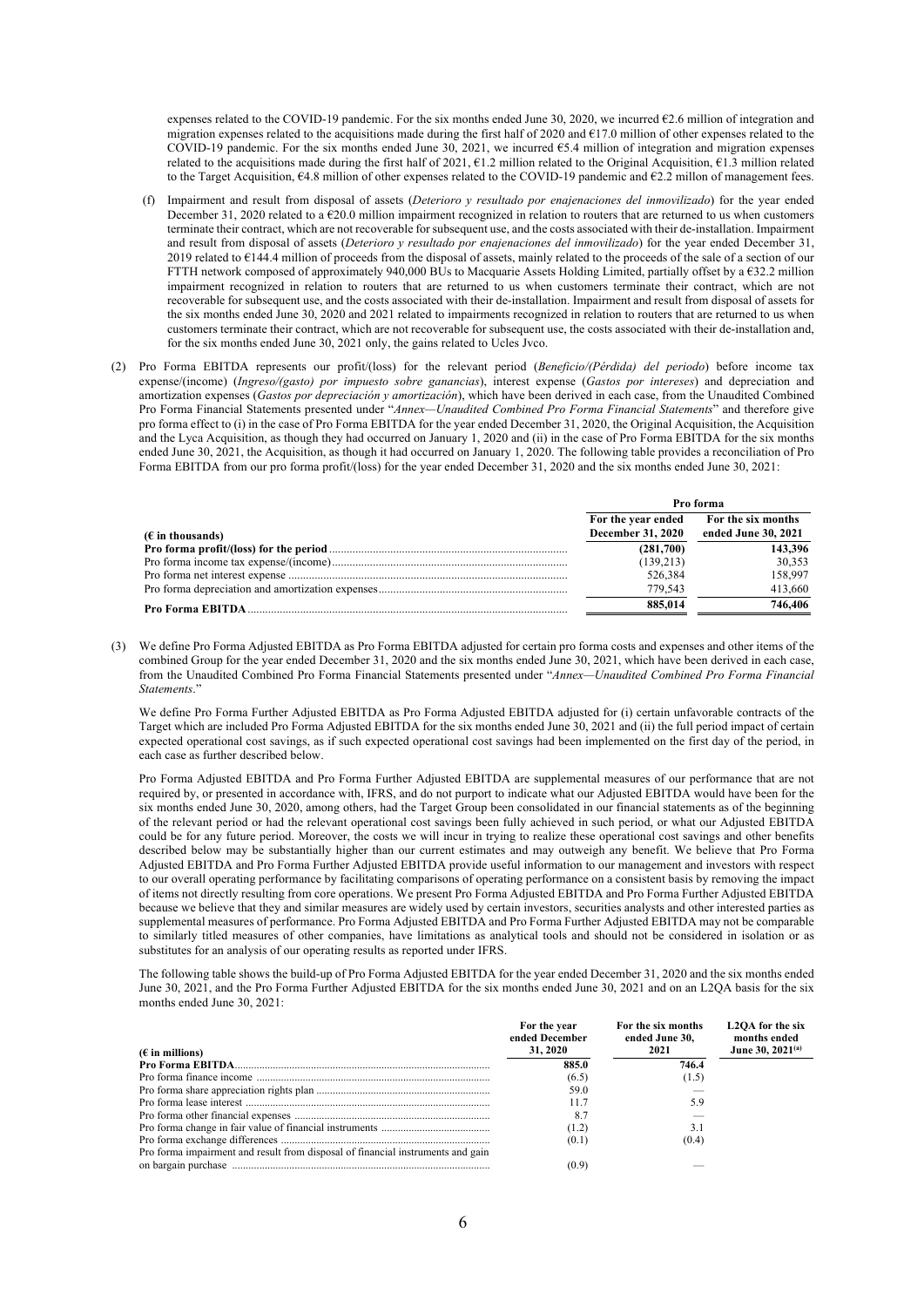| $(E$ in millions)                                                                    | For the year<br>ended December<br>31, 2020 | For the six months<br>ended June 30,<br>2021 | L2OA for the six<br>months ended<br>June 30, 2021 <sup>(a)</sup> |
|--------------------------------------------------------------------------------------|--------------------------------------------|----------------------------------------------|------------------------------------------------------------------|
| Pro forma share of net profit of associates and joint ventures accounted for using   |                                            |                                              |                                                                  |
|                                                                                      | 2.9                                        | (3.6)                                        |                                                                  |
|                                                                                      | 128.2                                      | 25.5                                         |                                                                  |
|                                                                                      | 20.0                                       | (226.2)                                      |                                                                  |
|                                                                                      | 1,106.8                                    | 549.2                                        | 1,098.4                                                          |
| Pro forma adjustments for certain unfavorable contracts of the Target <sup>(b)</sup> |                                            | (21.7)                                       | (43.4)                                                           |
|                                                                                      |                                            | 55.1                                         | 110.1                                                            |
| Pro Forma Further Adjusted EBITDA in the short term (excluding the                   |                                            |                                              |                                                                  |
|                                                                                      |                                            | 582.6                                        | 1,165.2                                                          |
|                                                                                      |                                            | 35.5                                         | 71.0                                                             |
|                                                                                      |                                            | 20.7                                         | 41.4                                                             |
| Pro Forma Further Adjusted EBITDA (excluding the Netco Asset Disposal)               |                                            | 638.8                                        | 1,277.6                                                          |
|                                                                                      |                                            | (6.4)                                        | (12.8)                                                           |
|                                                                                      |                                            | 632.4                                        | 1.264.8                                                          |

- (a) Represents certain L2QA metrics for the six months ended June 30, 2021, derived by multiplying Pro Forma Adjusted EBITDA, Pro Forma Further Adjusted EBITDA in the short term (excluding the Netco Asset Disposal), Pro Forma Further Adjusted EBITDA (excluding the Netco Asset Disposal), Pro Forma Further Adjusted EBITDA and certain adjustments to calculate Pro Forma Further Adjusted EBITDA as described above, as applicable and in each case for the six months ended June 30, 2021, by two. We present these L2QA metrics because we believe that they are of interest to investors and similar measures are widely used by certain investors, securities analysts and other interested parties as supplemental measures of performance and liquidity. These L2QA metrics may not be comparable to similarly titled measures of other companies, have limitations as an analytical tool and should not be considered in isolation or as a substitute for an analysis of our operating results as reported under IFRS.
- (b) Represents the pro forma addition in respect of certain unfavorable contracts entered into by the Target, which is included in the Pro Forma Adjusted EBITDA for the six months ended June 30, 2021. Since the Pro Forma Further Adjusted EBITDA includes the estimated run rate cost savings we expect to generate from the renegotiation of these contracts, as discussed in further detail in note (e) below, these additions made to the Pro Forma Adjusted EBITDA for the six months ended June 30, 2021 have been deducted.
- (c) Represents our estimate of the cost savings pursuant to the Acquisition for the six months ended June 30, 2021, which we expect to achieve in 2022. This adjustment does not reflect approximately €116 million of one-off costs we expect to incur in 2022 to achieve these run rate cost savings. A majority of the cost savings we expect to achieve in 2022 are in relation to optimization of the Target's mobile network and integration thereof with our network, primarily through the cancellation of national roaming agreements ("**NRA**") for mobile network entered into by the Target with Orange Spain and Telefónica, and the entry into new or amended NRAs for the combined Group. We currently expect to enter into the new or amended NRAs and commence migrating Target's customers to our mobile network, in October 2021 (under the new or amended NRAs to be entered into with Orange Spain) and in January 2022 (under the new or amended NRAs to be entered into with Telefónica). Accordingly, we believe that our estimate of €110 million of run rate cost savings pursuant to the Acquisition which we expect to achieve in 2022 is reasonable. Based on our current estimates, we expect to achieve the full run rate impact of these cost savings, equal to approximately €181 million, in 2025. For further details relating to our estimate of the cost savings pursuant to the Acquisition, including in respect of the one-off costs we expect to incur, see note (e) below.
- (d) Represents our estimate of the additional cost savings pursuant to the Acquisition for the six months ended June 30, 2021, which we expect to achieve in the medium-term, post 2022, assuming the full run rate impact of these cost savings is reached in 2025. This adjustment does not reflect approximately €170 million of additional one-off costs we expect to incur from 2023 to 2029 to achieve these run rate cost savings. We have estimated the cost savings pursuant to the Acquisition for the six months ended June 30, 2021 based on the cost savings we expect achieve in 2025. While we expect to achieve a majority of the cost savings relating to the Acquisition from 2022 onwards, we believe that the cost savings for 2025 form a reasonable basis for estimating the cost savings relating to the Acquisition we expect to achieve in the medium-term, as they reflect the first year of full run rate impact. Pursuant to the Acquisition, we currently expect to achieve aggregate cost savings of approximately €181 million in 2025. For further details relating to our estimate of the cost savings pursuant to the Acquisition, including in respect of the one-off costs we expect to incur, see note (e) below.
- (e) In connection with the Acquisition, we currently expect to achieve aggregate cost savings of approximately €110 million in 2022, €139 million in 2023, €169 million in 2024 and €181 million in 2025. These expected cost savings relate to (i) optimization of the Target's mobile network and integration thereof with our network, which we estimate will result in aggregate cost savings of approximately €77 million in 2022, €84 million in 2023, €92 million in 2024 and €98 million in 2025, primarily through the cancellation of NRAs for mobile network entered into by the Target and the entry into new or amended NRAs for the combined Group, (ii) optimization of the Target's fixed network and integration thereof with our network, which we estimate will result in aggregate cost savings of approximately  $\epsilon$ 17 million in 2022,  $\epsilon$ 41 million in 2023,  $\epsilon$ 59 million in 2024 and  $\epsilon$ 64 million in 2025, through the partial decommissioning of the Target's hybrid fiber-coaxial ("**HFC**") network and the cancellation of bitstream network access agreements entered into by the Target and the entry into new or amended agreements for the combined Group and (iii) certain other cost savings we expect to generate from the integration of the operations, systems and functions of the Target, such as in relation to removal of duplicative corporate and other functions, reduced subscriber retention costs, and other cost savings in relation to integration of IT systems and customer care and marketing functions of the Target with those of our Group, which we estimate will result in aggregate cost savings of approximately €16 million in 2022, €14 million in 2023, €20 million in 2024 and €20 million in 2025. Run rate cost savings for the Acquisition have been calculated assuming a growth in subscriber base of the Target Group, mainly in relation to customers on the Virgin telco platform, and otherwise assuming constant operating conditions over the period of time over which these run rate cost savings are expected to occur. To realize these cost savings, we currently expect to incur aggregate one-off implementation costs including in relation to cancellation of Target's NRAs (which we expect to pay over time), migration costs, of approximately €286 million, which have not been reflected in the adjustments described above. We currently expect to incur most of these implementation costs by 2025 (approximately  $\epsilon$ 116 million in 2022,  $\epsilon$ 79 million in 2023, €38 million in 2024 and €25 million in 2025) with the remaining €26 million to be incurred by 2029.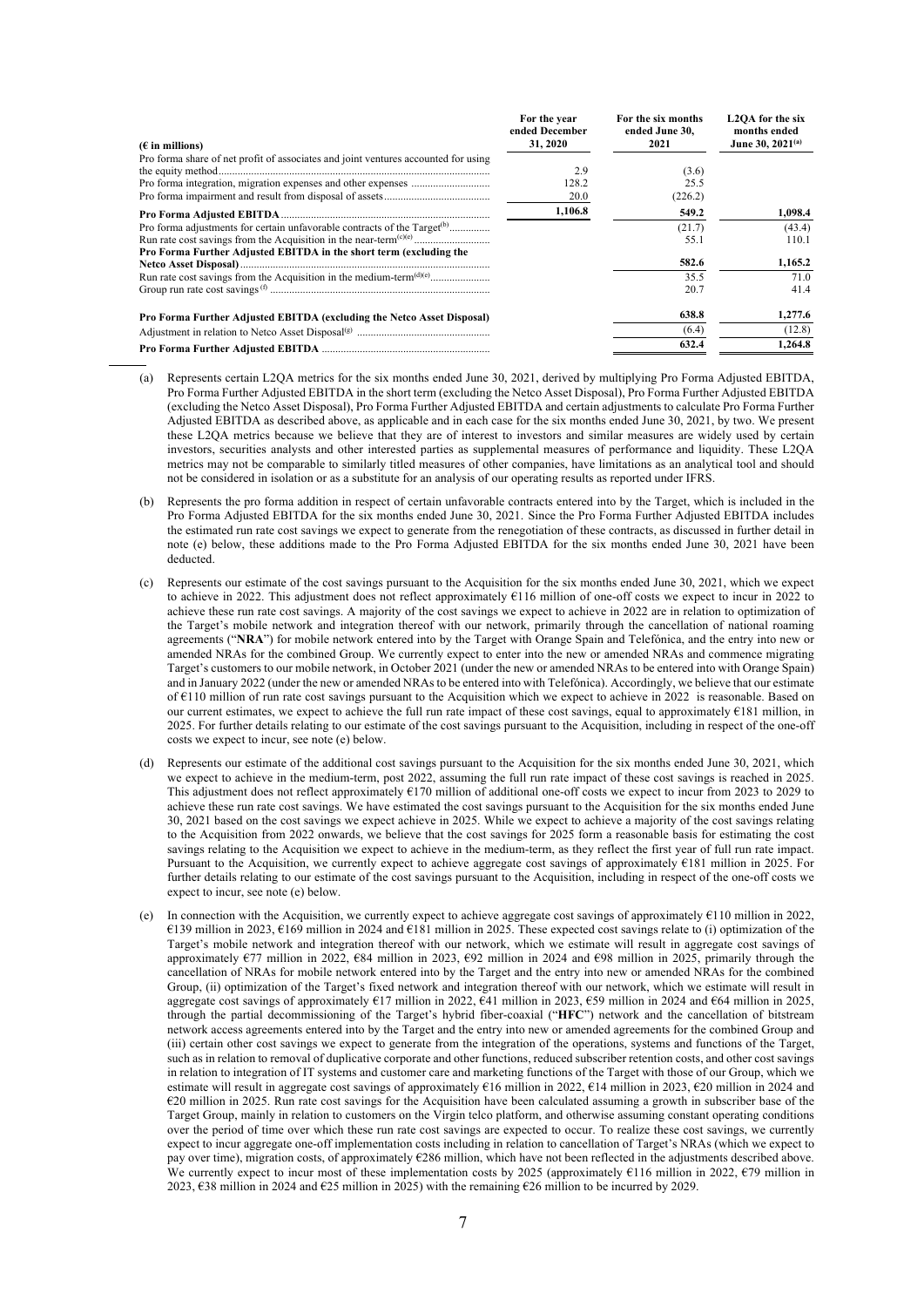In addition to these cost savings, we expect the Acquisition will allow us to achieve certain cost savings in relation to our capital expenditure of approximately  $\varepsilon$ 8 million in relation to IT infrastructure and systems, beginning 2024. We do not expect these additional estimated cost savings to impact our EBITDA and we have therefore not included them in the calculation of Pro Forma Further Adjusted EBITDA (excluding the Netco Asset Disposal) or Pro Forma Further Adjusted EBITDA.

Expected run rate cost savings in relation to our mobile network

In relation to the optimization of the Target's mobile network and integration thereof with our network, we currently expect to achieve cost savings through (i) the cancellation of existing NRAs of the Target and the entry into new or amended NRAs for the combined Group and (ii) the deployment of additional mobile sites in northern Spain, which we estimate will result in aggregate cost savings of approximately €77 million in 2022, €84 million in 2023, €92 million in 2024 and €98 million in 2025, as described below:

- We intend to cancel the existing NRAs for mobile network entered into by the Target with Orange Spain and Telefónica and enter into new or amended NRAs for the combined Group, which we estimate will result in cost savings of approximately €77 million in 2022, €81 million in 2023, €89 million in 2024 and €95 million in 2025. In light of the increased scale of the combined Group, we expect the new or amended NRAs for the combined Group to have better commercial terms than those of the existing NRAs entered into by the Target and to enable us to migrate Target's customers to our mobile network. In relation to the cancellation of the existing NRAs of the Target Group and entering into new NRA for the combined Group, we currently also expect a significant reduction in penalties specified in the Target's NRAs and the deferral of payment of such penalties over time. We currently expect to enter into the new or amended NRAs and commence migrating Target's customers to our mobile network in October 2021 (under the new or amended NRAs to be entered into with Orange Spain) and in January 2022 (under the new or amended NRAs to be entered into with Telefónica). The migration of Target's customers to our mobile network has been planned pursuant to an over-the-air (OTA) process and we expect to receive technical assistance from our NRA partners, which we believe reduces execution risks and will help us achieve the migration and cost savings as currently estimated by us. One-off implementation costs for achieving these cost savings include penalties in relation to cancellation of Target's NRAs (which we expect to pay over time), mobile network migration costs and other mobile network costs such as in relation to radio and transmission capacity.
- We intend to deploy additional 368 mobile sites in northern Spain, which we estimate will result in cost savings of approximately  $\epsilon_3$  million in each of 2023, 2024 and 2025. Considering the high concentration of Target's customers in northern Spain, we expect the deployment of these additional sites to result in, among others, transmission savings. Oneoff implementation costs for achieving these cost savings include capital expenditure relating to deployment of these mobile sites.

Expected run rate cost savings in relation to our fixed network

In relation to the optimization of the Target's fixed network and the integration thereof with our network, we currently expect to achieve cost savings pursuant to (i) the decommissioning of the Target's HFC network, (ii) the cancellation of existing bitstream agreements of the Target and the entry into new or amended agreements for the combined Group, which we estimate will result in aggregate cost savings of approximately €17 million in 2022, €41 million in 2023, €59 million in 2024 and €64 million in 2025, and as described below:

- We intend to partially decommission Target's HFC network, which we estimate will result in cost savings of approximately €18 million in 2023, €29 million in 2024 and €29 million in 2025. As Target's HFC network significantly overlaps with our existing HFC network, we expect that the partial decommissioning of the Target's HFC network will enable us to migrate Target's relevant customers to our FTTH network. One-off implementation costs for achieving these cost savings include customer migration costs.
- We intend to cancel the existing agreements for bitstream network access entered into by the Target with Orange Spain and enter into new or amended agreements for the combined Group, which we estimate will result in cost savings of approximately €17 million in 2022, €23 million in 2023, €30 million in 2024 and €35 million in 2025. With the increased scale of the combined Group, we expect the new or amended agreements for the combined Group to have better commercial terms than those of the existing agreements entered into by the Target. One-off implementation costs for achieving these cost savings include costs in relation to cancellation of the existing bitstream agreement entered into by the Target with Orange Spain and penalty under CNMC's new broadband ethernet service ("**NEBA**") regime.

#### Other expected run rate cost savings

In addition to the cost savings in relation to mobile and fixed network, we currently expect the integration of the operations, systems and functions of the Target with those of our Group to result in additional cost savings, which we estimate will amount to approximately €15 million in 2023, €20 million in 2024 and €20 million in 2025. These cost savings are in relation to (i) removal of duplicative corporate and other functions between the Target and our Group, which we estimate will result in cost savings of approximately €5 million in 2022, €3 million in 2023, €4 million from 2024 onwards, (ii) reduction of subscriber retention costs due to elimination of churn by subscribers who may have previously migrated from either the Group's network to that of the Target, or from the Target's network to that of the Group, which we estimate will result in cost savings of approximately  $\epsilon$ 7 million from 2022 onwards, (iii) the integration of the Target's IT systems with our systems, which we expect will result in cost savings of approximately €4 million in each of 2024 and 2025, (iv) the rationalization of call center and customer care operations and employees of the Target with that of our Group, which we expect will result in cost savings of approximately €2 million in 2022 and  $63$  million from 2023 onwards, and (v) the optimization of the Target's transmission network, pursuant to which, we expect to cancel the Target's existing network transmission arrangements and enter into a new or amended arrangements for the combined Group with more favorable pricing terms, which we expect will result in cost savings of approximately  $\epsilon$ 2 million from 2022 onwards. Key one-off implementation costs for achieving these synergies include costs in relation to removal of duplicative corporate and other functions and integration of the Target's IT systems and penalty in relation to the cancellation of Target's existing network transmission agreements.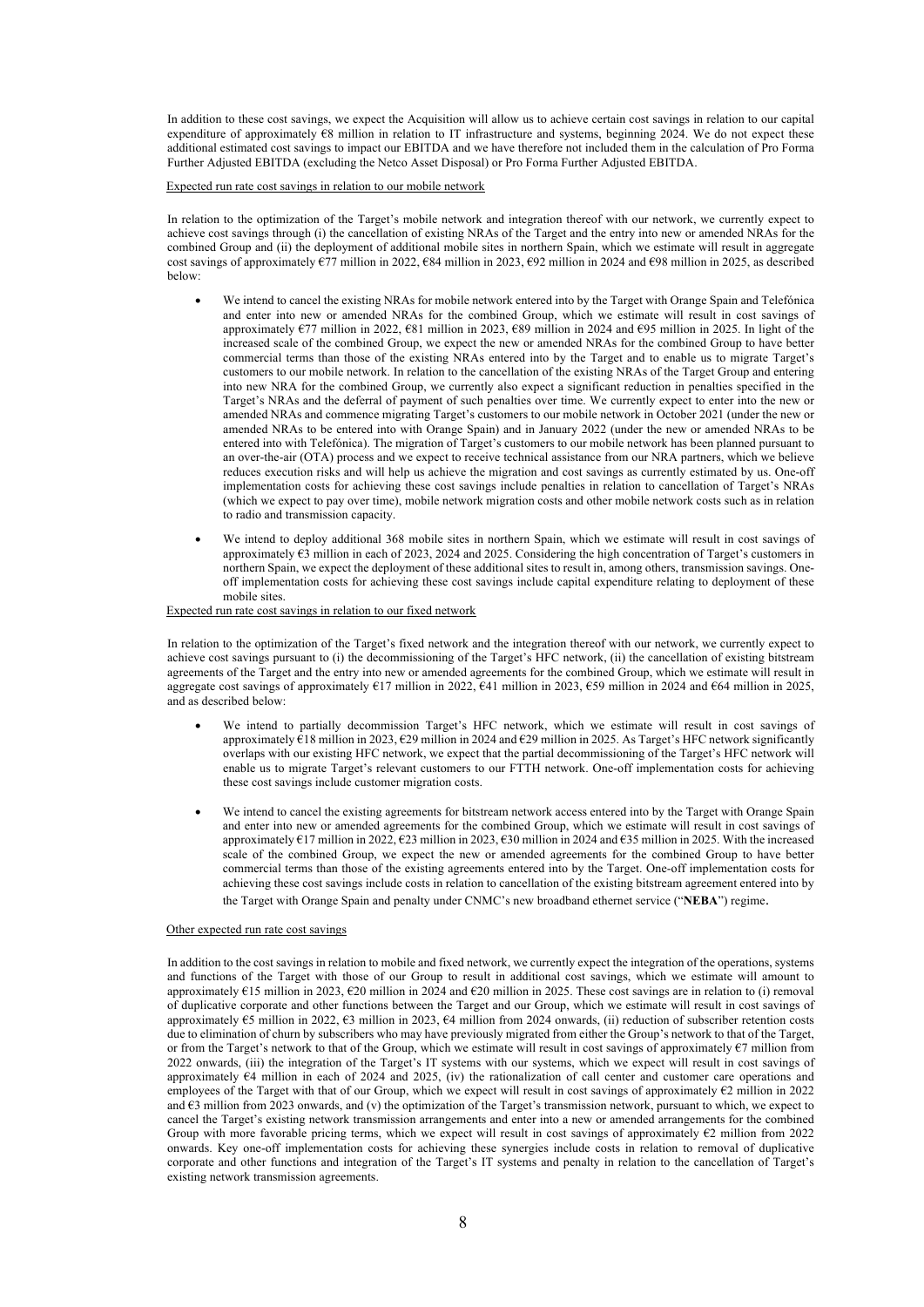In light of the fact that we expect to incur the vast majority of the estimated one-off costs described above in 2022, 2023 and 2024 and that we expect to benefit from the full run-rate impact of the estimated cost synergies only starting from 2025, such one-off costs may outweigh the expected synergies prior to 2025. For example, we currently expect to achieve approximately €110 million of run rate cost savings as a result of the Acquisition in 2022, but the associated one-off costs we expect to incur in such year to achieve these cost savings are greater than such amount (approximately €116 million). Investors should therefore exercise caution when assessing our Pro Forma Further Adjusted EBITDA as these one-off implementation costs have not been taken into account in the calculation thereof. Moreover, as of date, we have not entered into the new or amended agreements for mobile and FTTH network with, among others, Orange Spain and Telefónica, and there is therefore no certainty that we will be able to enter into these agreement and achieve the expected cost savings within the time frame or on the terms that we currently expect, or at all. Moreover, our estimates in respect of one-off costs we expect to incur in order to achieve the abovementioned synergies, as well as the timing of incurrence thereof, may be inaccurate and the actual costs we incur may be significantly higher than our estimates and may outweigh any benefit.

- (f) Represents our estimate of cost savings for the six months ended June 30, 2021, that we currently expect to achieve in respect of certain initiatives that are being implemented by the Group, as described below.
	- We expect to achieve cost savings of approximately  $E13$  million in 2022, in connection with our implementation of the plan to provide coverage across a targeted 95% of the population in Spain (the "**Coverage Plan**"). We have implemented steps under the Coverage Plan in light of our commitment under the 2100 MHz band license held by us.
	- We expect to achieve cost savings of approximately €10 million in each of 2022 and 2023, upon the expiry of the existing NRA for mobile network access entered into by us with Vodafone Spain, in respect of customers on the Lebara and HITS Mobile platforms, and the migration of such customers to our network. Upon the expiry, in March 2022, of the existing NRA entered into with Vodafone Spain, we intend to migrate the relevant customers on the Lebara and HITS Mobile platforms to our network. We expect such migration will result in lower costs for us, which we currently expect to achieve by splitting the customer traffic from Lebara and HITS Mobile platforms to our self-owned network as well as on networks under the NRAs entered into by us.
	- On December 15, 2020, we acquired 75% of Onlycable Comunicación, S.L. ("**Onlycable**"), part of the Ahi+ group. We are currently in the process of seeking to acquire the remaining 25% stake in Onlycable. Upon completion of this acquisition, we expect to be able to fully consolidate the results of Onlycable, which we expect will generate an estimated annual EBITDA of approximately €9 million, which represents the EBITDA of Onlycable for the year ended December 31, 2020, calculated in accordance with Spanish GAAP (€7 million), as further adjusted for certain IFRS-related adjustments estimated by us. We have estimated these IFRS adjustments based on similar adjustments made by us for other Ahi+ group entities. We are currently party to a litigation with the minority shareholder of Onlycable which may impact our ability to acquire its minority stake or delay the acquisition thereof.
	- We expect to achieve cost savings of approximately  $67$  million in each of 2021 and 2022, in relation to certain cost saving initiatives implemented by us. Such cost saving initiatives relate to, among other things, the reduction of certain outsourced services and functions, and the renegotiation of certain agreements with our suppliers to achieve better pricing terms. We are currently in the process of implementing these initiatives and expect to substantially complete them by the end of 2021.
- (g) Represents the estimated impact of the Netco Asset Disposal on our EBITDA for the six months ended June 30, 2021. We currently expect to enter into a definitive agreement for the Netco Asset Disposal in the last quarter of 2021. Assuming the completion of the Netco Asset Disposal in such time frame, we currently estimate an impact of €6.4 million impact on our Pro Forma Further Adjusted EBITDA for the six months ended June 30, 2021, calculated as an average of the estimated EBITDA impact for 2022 and 2023, and dividing it by two. As of the date, we have not entered into any contractual arrangements relating to the Netco Asset Disposal and there is therefore no certainty that we will be able to enter into such contractual arrangements, consummate the Net Asset Disposal within the time frame or on the terms that we currently expect, or at all.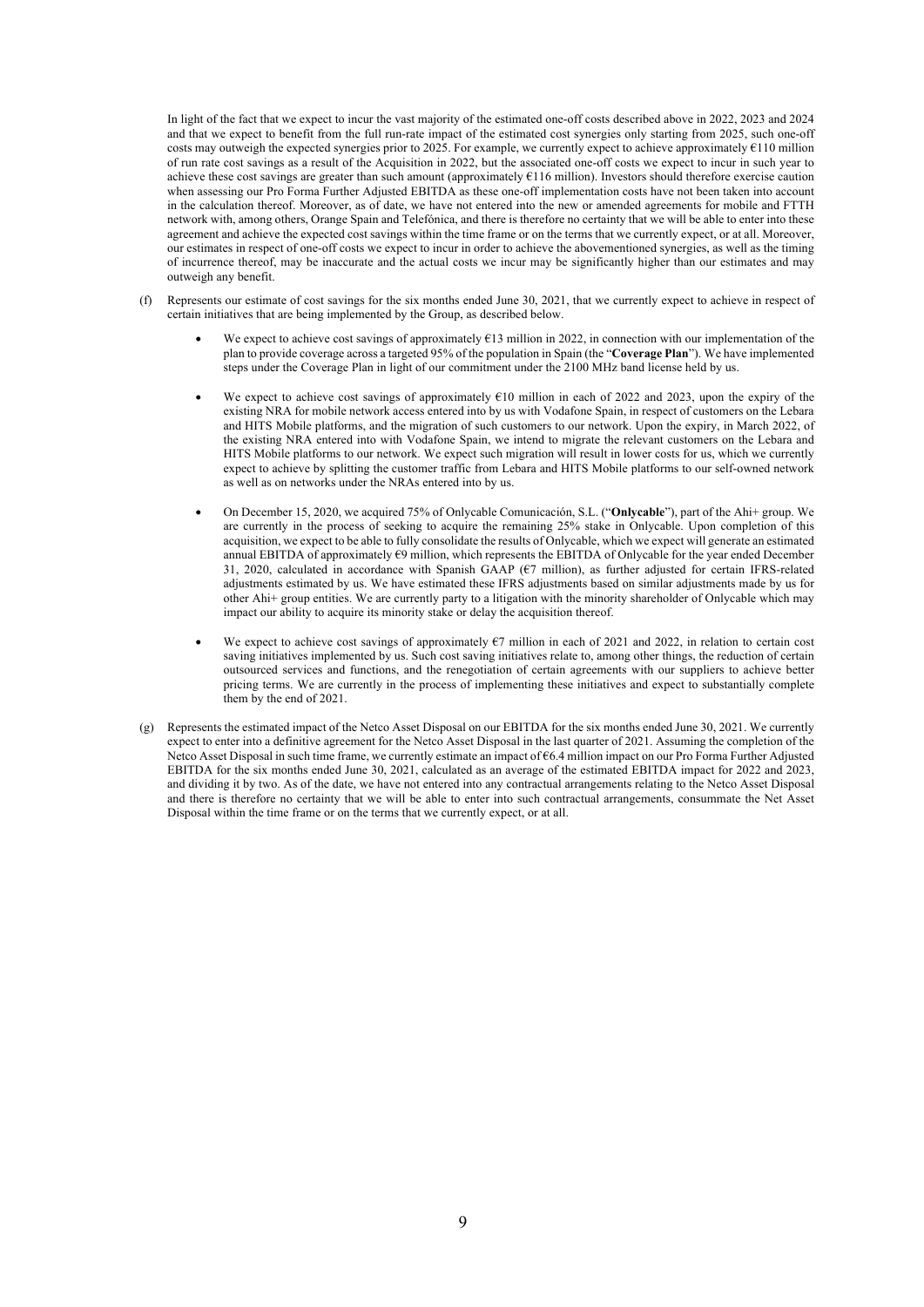# **MANAGEMENT'S DISCUSSION AND ANALYSIS OF FINANCIAL CONDITION AND RESULTS OF OPERATIONS OF MASMOVIL**

# *For the six months ended June 30, 2021 compared to the six months ended June 30, 2020*

The below table sets forth our condensed consolidated statement of comprehensive income data for the six months ended June 30, 2021 and June 30, 2020.

|                                                                                              | <b>Masmovil</b>        | <b>JVco</b>            |
|----------------------------------------------------------------------------------------------|------------------------|------------------------|
|                                                                                              | For the six<br>months  | For the six<br>months  |
|                                                                                              | ended June 30,<br>2020 | ended June 30,<br>2021 |
|                                                                                              | $(E$ in thousands)     |                        |
|                                                                                              | 897,416                | 1,054,420              |
|                                                                                              | 26,569                 | 31,317                 |
|                                                                                              | (400, 870)             | (401, 361)             |
|                                                                                              | (34,092)               | (44, 525)              |
| Depreciation and amortization expenses (Gastos por depreciación y amortización)              | (154, 157)             | (262, 560)             |
| Impairment and result from disposals of assets (Deterioro y resultado por enajenaciones del  |                        |                        |
|                                                                                              | (7, 724)               | 226,789                |
|                                                                                              | (231,891)              | (277, 265)             |
|                                                                                              | 95,251                 | 326,815                |
|                                                                                              | 2.339                  | 1.447                  |
|                                                                                              | (87,707)               | (93,696)               |
| Change in fair value of financial instruments (Variación de valor razonable de instrumentos  |                        |                        |
|                                                                                              | 149                    | (3,283)                |
|                                                                                              | (193)                  | (36)                   |
| Impairment and result from disposal of financial instruments (Deterioro y resultado por      |                        |                        |
|                                                                                              | 1.171                  |                        |
|                                                                                              | (84, 241)              | (95, 568)              |
| Share of net profit of associates and joint ventures accounted for using the equity method   |                        |                        |
|                                                                                              | (5,583)                | 3,562                  |
| Profit before income tax (Beneficio/(pérdida) antes de impuestos de actividades Continuadas) | 5,427                  | 234,809                |
|                                                                                              | (3,937)                | (50, 393)              |
| Profit for the period (Beneficio/(pérdida) del periodo de actividades continuadas)           | 1,490                  | 184,416                |
|                                                                                              | 1.490                  | 184,416                |

#### *Revenue (Ingresos ordinarios)*

Revenue (*Ingresos ordinarios*) for the six months ended June 30, 2021 was €1,054.4 million, an increase of €157.0 million, or 17.5%, compared to €897.4 million for the six months ended June 30, 2020. Revenue from services for the six months ended June 30, 2021 was  $\epsilon$ 951.2 million, an increase of  $\epsilon$ 134.1 million, or 16.4%, compared to  $\epsilon$ 817.1 million for the six months ended June 30, 2020, primarily due to a mix of organic growth, including the addition of 475,000 new broadband lines and 816,000 new postpaid lines, and inorganic growth, including the acquisition of Lyca (which was completed on June 12, 2020 and consolidated our position in the prepaid mobile services segment in Spain), Energía Colectiva (which was completed on in February 2021 and expanded our range of electricity services) and Ahi+ (which was completed on December 15, 2020 and expanded our geographical reach in Andalusia, Extremadura, Castilla La Mancha and the Valencia regions of Spain) as well as the effects of the launch of our Guuk brand in July 2020, a local brand specifically targeting the Basque region. Revenue from other sales for the six months ended June 30, 2021 was  $\epsilon$ 103.2 million, an increase of  $\epsilon$ 22.9 million or 28.5%, compared to €80.3 million for the six months ended June 30, 2020, primarily due to the lifting of a number of restrictions previously imposed in light of the COVID-19 pandemic, including the prohibition on mobile and fixed number portability, which allowed us to increase our equipment sales.

Revenue in our residential (*residencial*) segment for the six months ended June 30, 2021 was €844.1 million, an increase of €89.2 million, or 11.8%, compared to €754.9 million for the six months ended June 30, 2020, primarily due to the addition of 271,000 new broadband lines and 353,000 new postpaid mobile lines as well as the effects of the Lyca Acquisition (which was completed on June 12, 2020) and the launch of our Guuk brand (which was launched in July 2020). Revenue in our business and wholesale (*empresas, SOHO y wholesale*) segment was €210.3 million for the six months ended June 30, 2021, compared to €142.5 million for the six months ended June 30, 2020, an increase of  $667.8$  million, or 47.6%, primarily due to the addition of 257,000 new broadband lines, out of which 115,000 new broadband lines were pursuant to our acquisition of Ahi+ (which we completed on December 15, 2021).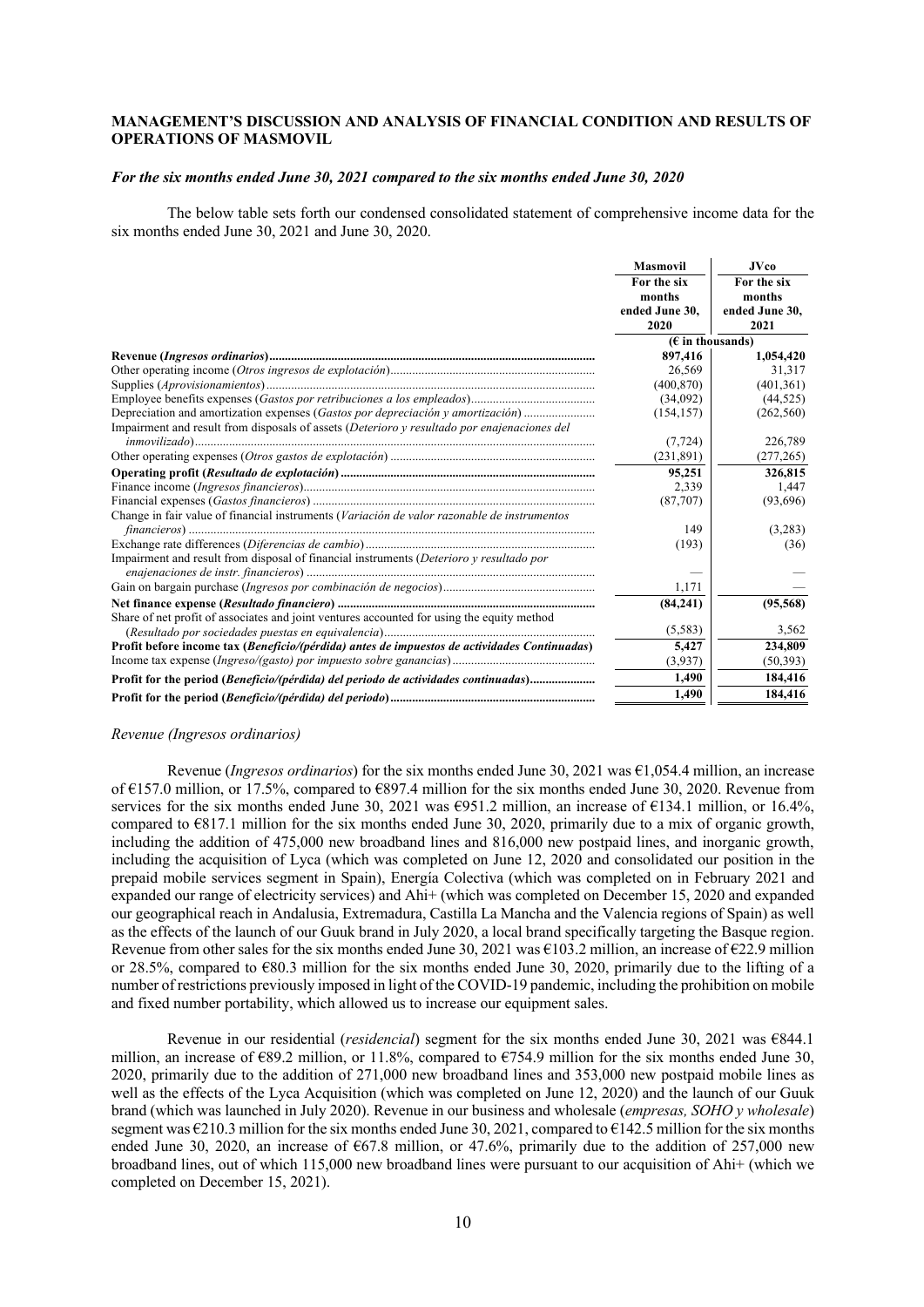#### *Other operating income (Otros ingresos de explotación)*

Other operating income (*Otros ingresos de explotación*) for the six months ended June 30, 2021 was €31.3 million, an increase of €4.7 million, or 17.7%, compared to €26.6 million for the six months ended June 30, 2020, primarily due to an increase in revenue from network services ( $66.6$  million for the six months ended June 30, 2021), pursuant to which we provided services to other operators for the maintenance of their own networks, partially offset by the impact of unfavorable contracts entered into by us, including the contract entered into by us for the provision of telecommunication services with Telefónica, the contract price of which we consider to be above market price. In relation to such unfavorable contracts, as of June 30, 2021, we have made a provision of €35.3 million in our financial statements.

#### *Supplies (Aprovisionamientos)*

Supplies (*Aprovisionamientos*) for the six months ended June 30, 2021 was €401.4 million, a small increase of  $\epsilon$ 0.5 million, or 0.1%, compared to  $\epsilon$ 400.9 million for the six months ended June 30, 2020, primarily due to higher variable costs related to organic and inorganic growth in the number of our broadband and mobile prepaid and postpaid subscribers, including fees paid for obtaining and retaining contracts, commissions to distributors and various sales platforms. However, the incremental costs resulting from our growth were offset as a result of the renegotiation of our NRA agreements with Telefónica, which reduced the unit cost per gigabit consumed by us in the Telefónica network, but increased the data buckets available to our customers and enabled a 50% discount to customers in out-of-bucket data traffic for up to  $\epsilon$ 5 million, as a result of which, Supplies (*Aprovisionamientos*) for the six months ended June 30, 2021 was at a similar level as for the six months ended June 30, 2020.

Supplies (*Aprovisionamientos*) represented 38.1% of revenue (*Ingresos ordinarios*) for the six months ended June 30, 2021, compared to 44.7% of revenue (*Ingresos ordinarios*) for the six months ended June 30, 2020.

# *Employee benefits expenses (Gastos por retribuciones a los empleados)*

Employee benefits expenses (*Gastos por retribuciones a los empleados*) for the six months ended June 30, 2021 was €44.5 million, an increase of €10.4 million, or 30.5%, compared to €34.1 million for the six months ended June 30, 2020, primarily due to the increase in our average headcount during this period.

Employee benefits expenses (*Gastos por retribuciones a los empleados*) represented 4.2% of revenue (*Ingresos ordinarios*) for the six months ended June 30, 2021 and 3.8% for the six months ended June 30, 2020.

# *Depreciation and amortization expenses (Gastos por depreciación y amortización)*

Depreciation and amortization expenses (*Gastos por depreciación y amortización*) for the six months ended June 30, 2021 was €262.6 million, an increase of  $€108.4$  million, or 70.3%, compared to  $€154.2$  million for the six months ended June 30, 2020, primarily due to the larger size of our tangible and intangible asset base as a result of the Original Acquisition and investments in the acquisition and development of IT solutions, strategic agreements signed with various operators for wholesale access to their infrastructures, such as agreement with Orange Spain and Telefónica, the joint deployment in our FTTH network with Orange Spain, Telefónica, the capitalization of fiber equipment and the increase in our deployment of fixed and mobile networks through capacity investments.

Depreciation and amortization expenses (*Gastos por depreciación y amortización*) represented 24.9% of revenue (*Ingresos ordinarios*) for the six months ended June 30, 2021, compared to 17.2% of revenue (*Ingresos ordinarios*) for the six months ended June 30, 2020.

# *Impairment and result from disposals of assets (Deterioro y resultado por enajenaciones del inmovilizado*)

Impairment and result from disposals of assets (*Deterioro y resultado por enajenaciones del inmovilizado*) for the six months ended June 30, 2021 was a positive result of €226.8 million, an increase of €234.5 million compared to a negative result of  $\epsilon$ 7.7 million for the six months ended June 30, 2020, primarily due to the impact of the setting up of the Ucles Jvco and the sale by us of 1,078,000 BUs to the Ucles Jvco on April 30, 2021.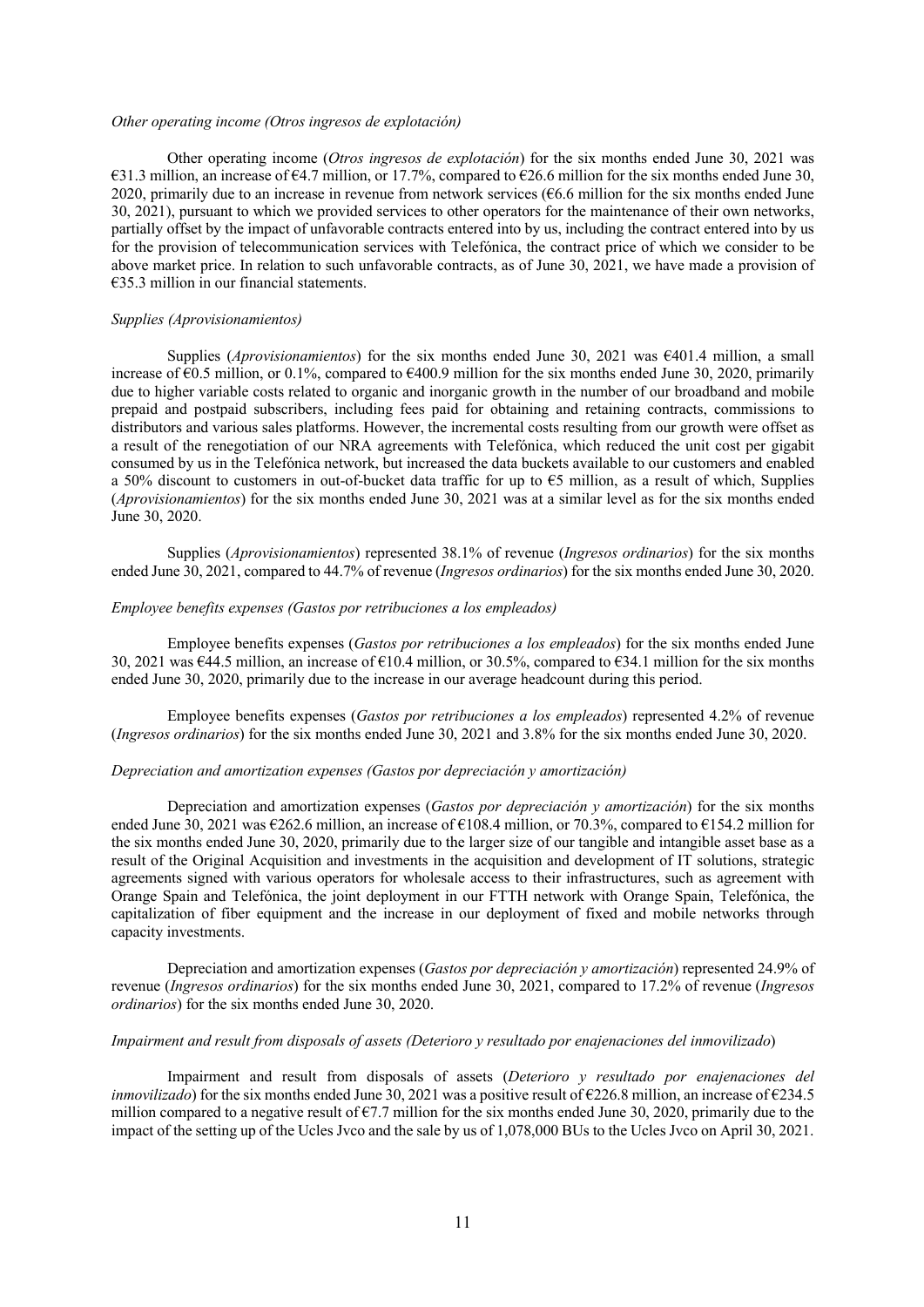#### *Other operating expenses (Otros gastos de explotación)*

Other operating expenses (*Otros gastos de explotación*) for the six months ended June 30, 2021 was €277.3 million, an increase of €45.4 million, or 19.6%, compared to €231.9 million for the six months ended June 30, 2020, primarily due to increased expenses incurred by us in relation to our call center ( $€14.6$  million for the six months ended June 30, 2021), repairs and maintenance costs ( $\epsilon$ 10.5 million for the six months ended June 30, 2021), advertising, publicity and public relations costs ( $€13.4$  million for the six months ended June 30, 2021) as well as various other professional services ( $66.9$  million for the six months ended June 30, 2021).

Other operating expenses (*Otros gastos de explotación*) represented 26.3% of revenue (*Ingresos ordinarios*) for the six months ended June 30, 2021, compared to 25.8% of revenue (*Ingresos ordinarios*) for the six months ended June 30, 2020.

#### *Operating profit (Resultado de explotación)*

Operating profit (*Resultado de explotación*) for the six months ended June 30, 2021 was €326.8 million, an increase of €231.5 million, compared to €95.3 million for the six months ended June 30, 2020, primarily due to the factors described above.

#### *Finance income (Ingresos financieros)*

Finance income (*Ingresos financieros*) for the six months ended June 30, 2021 was €1.4 million, a decrease of  $\epsilon$ 0.9 million compared to  $\epsilon$ 2.3 million for the six months ended June 30, 2020, primarily due to the net effect of the decrease of interest payable under certain loans to other entities of the Group ( $E1.5$  million), partially offset by commitment fees in connection with Ucles Jvco  $(60.6 \text{ million})$ .

#### *Financial expenses (Gastos financieros)*

Financial expenses (*Gastos financieros*) for the six months ended June 30, 2021 was €93.7 million, an increase of €6.0 million, or 6.8%, compared to €87.7 million for the six months ended June 30, 2020, primarily due to the higher accrued interest incurred on our indebtedness, partially offset by the costs associated with the SAR Plan during the six months ended June 30, 2020 (€47.0 million). We settled the SAR Plan and the related cash bonuses in full on September 1, 2020 and consequently no expenses in relation to the SAR Plan were recorded for the six months ended June 30, 2021.

# *Change in fair value of financial instruments (Variación de valor razonable de instrumentos financieros)*

Change in fair value of financial instruments (*Variación de valor razonable de instrumentos financieros*) for the six months ended June 30, 2021 resulted in a loss of €3.3 million, a decrease of €3.4 million compared to a gain of €0.1 million for the six months ended June 30, 2020, primarily due to the valuation of certain financial derivative instruments ( $\epsilon$ 1.2 million), the depreciation of investment in certain entities of the Group ( $\epsilon$ 2.0 million) and our terminal financing agreements  $(60.2 \text{ million})$ .

# *Gain on bargain purchase (Ingresos por combinación de negocios)*

Gain on bargain purchase (*Ingresos por combinación de negocios*) for the six months ended June 30,  $2020$  was  $\epsilon$ 1.2 million, due to the recognition of income in connection with the acquisition of a business unit from Ocean Network, S.L. as a result of the valuation of the customer portfolio acquired and the other synergies inherent to the business combination. There was no result from gain on bargain purchase for the six months ended June 30, 2021.

# *Financial results (Resultado financiero)*

Financial results (*Resultado financiero*) for the six months ended June 30, 2021 represented an expense of €95.6 million, an increase of €11.4 million, or 13.5%, compared to an expense of €84.2 million for the six months ended June 30, 2020, due to the factors described above.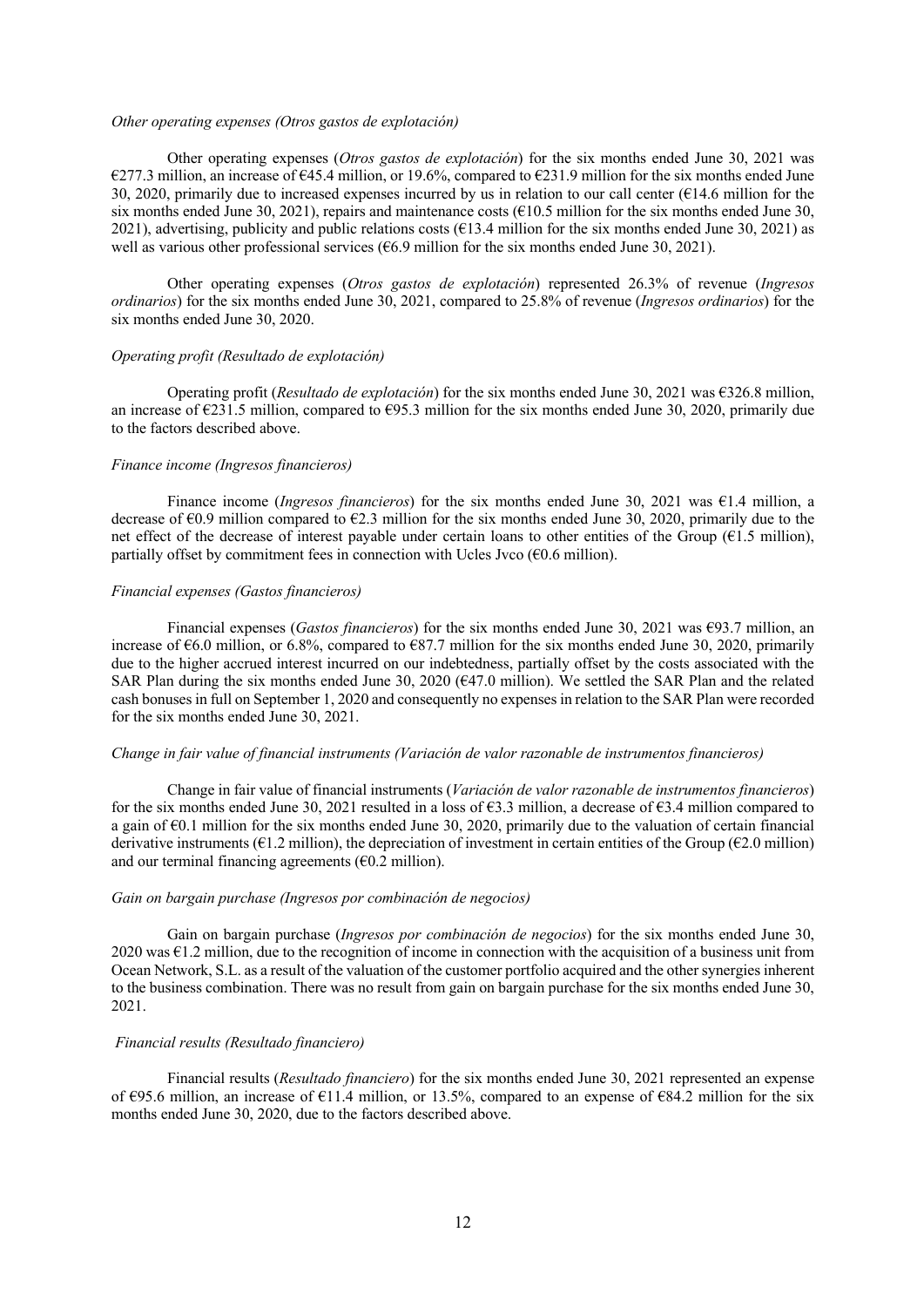#### *Profit before income tax (Beneficio/(Pérdida) antes de impuestos de actividades Continuadas)*

Profit before income tax (*Beneficio/(Pérdida) antes de impuestos de actividades continuadas*), for the six months ended June 30, 2021 was €234.8 million, compared to a profit of €5.4 million for the six months ended June 30, 2020, an increase of €229.4 million, due to the factors described above.

# *Income tax expense (Ingreso/(Gasto) por impuesto sobre ganancias)*

Income tax expense (*Ingreso/(Gasto) por impuesto sobre ganancias*) for the six months ended June 30, 2021 was €50.4 million, compared to an income tax income (*Ingreso/(Gasto) por impuesto sobre ganancias*) of €3.9 million for the six months ended June 30, 2020, primarily due to the profit from continuing operations, before income tax, for the period.

# *Profit for the period (Beneficio/(Pérdida) del periodo de actividades continuadas)*

Profit for the period from continuing operations (*Beneficio/(Pérdida) del periodo de actividades continuadas*) for the six months ended June 30, 2021 was  $\epsilon$ 184.4 million, compared to a profit of  $\epsilon$ 1.5 million for the six months ended June 30, 2020, an increase of our result of  $\epsilon$ 182.9 million, due to the factors described above.

# *Profit for the period (Beneficio/(Pérdida) del periodo)*

Profit (*Beneficio/(Pérdida) del periodo)* for the six months ended June 30, 2021 was €184.4 million, compared to a profit of  $\epsilon$ 1.5 million for the six months ended June 30, 2020, an increase of our result of  $\epsilon$ 182.9 million, due to the factors described above.

# *For the year ended December 31, 2020 compared to the year ended December 31, 2019*

The below table sets forth our consolidated statement of comprehensive income data for the years ended December 31, 2020 and December 31, 2019.

#### **Consolidated Statement of Comprehensive Income**

|                                                                   | <b>Masmovil</b>                                      |                                                         | <b>JVco</b>                                                                    | $A$ ggregated $^{(1)}$             |  |
|-------------------------------------------------------------------|------------------------------------------------------|---------------------------------------------------------|--------------------------------------------------------------------------------|------------------------------------|--|
|                                                                   | For the year<br>ended<br><b>December</b><br>31, 2019 | <b>Nine</b><br>months<br>ended<br>September<br>30, 2020 | For the<br>period from<br>March 4,<br>$2020$ to<br><b>December</b><br>31, 2020 | Year ended<br>December 31,<br>2020 |  |
|                                                                   |                                                      |                                                         | $(E$ in thousands)                                                             |                                    |  |
|                                                                   | 1,680,677                                            | 1,409,871                                               | 520,352                                                                        | 1,930,223                          |  |
| Other operating income (Otros ingresos de explotación)            | 65,348                                               | 39.551                                                  | 19,836                                                                         | 59,387                             |  |
|                                                                   | (804, 404)                                           | (629, 456)                                              | (204, 159)                                                                     | (833, 615)                         |  |
| Employee benefits expenses (Gastos por retribuciones a los        |                                                      |                                                         |                                                                                |                                    |  |
|                                                                   | (67, 332)                                            | (52, 847)                                               | (21, 573)                                                                      | (74, 420)                          |  |
| Depreciation and amortization expenses (Gastos por depreciación y | (271, 818)                                           | (254, 458)                                              | (131,750)                                                                      | (386,208)                          |  |
| Impairment and result from disposals of assets (Deterioro y       |                                                      |                                                         |                                                                                |                                    |  |
| resultado por enajenaciones del inmovilizado)                     | 112,205                                              | (7, 724)                                                | (12,271)                                                                       | (19,995)                           |  |
|                                                                   | (424, 357)                                           | (353,918)                                               | (204, 128)                                                                     | (558, 046)                         |  |
| Operating profit/(loss) (Resultado de explotación)                | 290,319                                              | 151,019                                                 | (33,693)                                                                       | 117,326                            |  |
|                                                                   | 5,975                                                | 3,526                                                   | 1,955                                                                          | 5,481                              |  |
|                                                                   | (226, 610)                                           | (160,909)                                               | (69,346)                                                                       | (230, 255)                         |  |
| Change in fair value of financial instruments (Variación de valor |                                                      |                                                         |                                                                                |                                    |  |
|                                                                   | 580                                                  | (33)                                                    | 669                                                                            | 636                                |  |
| Exchange rate differences (Diferencias de cambio)                 | (44)                                                 | (163)                                                   | 37                                                                             | (126)                              |  |
| Impairment and result from disposal of financial instruments      |                                                      |                                                         |                                                                                |                                    |  |
| (Deterioro y resultado por enajenaciones de instr. financieros)   | (149)                                                | 901                                                     |                                                                                | 901                                |  |
|                                                                   | (220, 248)                                           | (156, 678)                                              | (66, 685)                                                                      | (223, 363)                         |  |
| Results from investments accounted for using the equity method    |                                                      |                                                         |                                                                                |                                    |  |
| (Resultado por sociedades puestas en equivalencia)                | (5,000)                                              | (8,558)                                                 | 5,627                                                                          | (2,931)                            |  |
| Profit/(Loss) before income tax (Beneficio/(pérdida) antes de     |                                                      |                                                         |                                                                                |                                    |  |
|                                                                   | 65,071                                               | (14,217)                                                | (94, 751)                                                                      | (108,968)                          |  |
| Income tax income/(expense) (Ingreso/(gasto) por impuesto sobre   |                                                      |                                                         |                                                                                |                                    |  |
|                                                                   | 28,141                                               | 2,503                                                   | 28,569                                                                         | 31,072                             |  |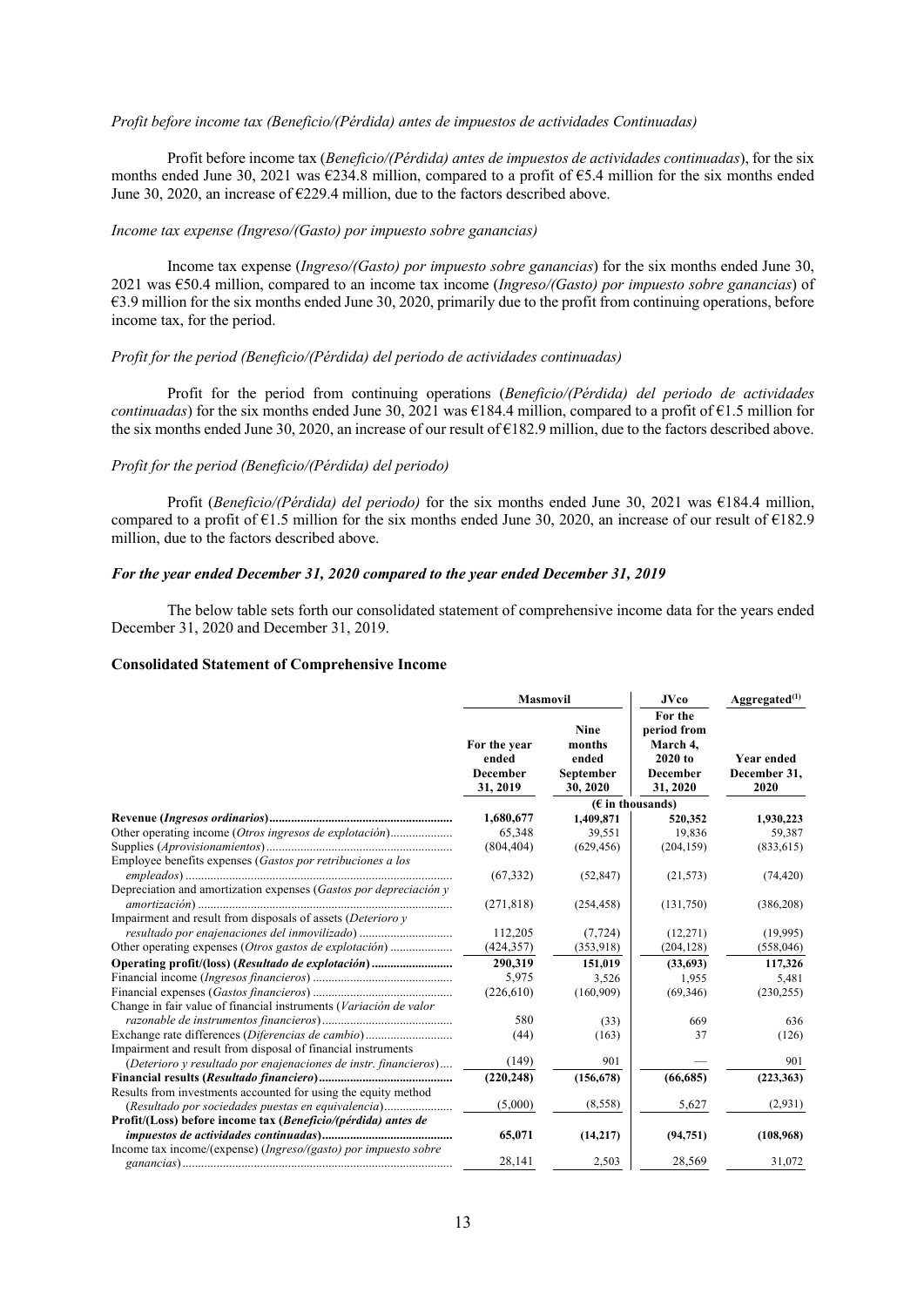| For the year                | <b>Nine</b><br>months        | For the<br>period from<br>March 4, |                                                                       |
|-----------------------------|------------------------------|------------------------------------|-----------------------------------------------------------------------|
| <b>December</b><br>31, 2019 | <b>September</b><br>30, 2020 | <b>December</b><br>31, 2020        | Year ended<br>December 31,<br>2020                                    |
|                             |                              |                                    |                                                                       |
| 93.212                      | (11, 714)                    | (66, 182)                          | (77,896)<br>(77, 896)                                                 |
|                             | 93.212                       | (11, 714)                          | $2020$ to<br>ended<br>ended<br>$(\epsilon$ in thousands)<br>(66, 182) |

(1) Represents our unaudited supplementary non-IFRS Aggregated Financial Information for the year ended December 31, 2020, which is calculated by aggregating (a) the historical audited consolidated financial information of Masmovil for the nine-month period ended September 30, 2020 and (b) the historical audited consolidated financial information of JVco for the period from March 4, 2020 (the date of JVco's incorporation) to December 31, 2020. Prior to the Original Acquisition, JVco and its subsidiaries had no revenue-generating activities of their own and no business operations, material assets or liabilities other than those acquired or incurred in connection with their incorporation.

#### *Revenue (Ingresos ordinarios)*

Aggregated revenue (*Ingresos ordinarios*) for the year ended December 31, 2020 was €1,930.2 million (nine months ended September 30, 2020: €1,409.9 million; period from March 4, 2020 to December 31, 2020: €520.3 million), an increase of €249.5 million, or 14.8%, compared to €1,680.7 million for the year ended December 31, 2019. Aggregated revenue from services (*Prestación de servicios*) for the year ended December 31, 2020 was €1,741.0 million (nine months ended September 30, 2020: €1,278.8 million; period from March 4, 2020 to December 31, 2020: €462.2 million), an increase of €278.9 million, or 19.1%, compared to €1,462.1 million for the year ended December 31, 2019, primarily due to a mix of organic growth, through the addition of 417,000 new broadband lines and 805,000 new postpaid lines, and inorganic growth, through the acquisition of Lyca (which was completed on June 12, 2020 and consolidated our position in the prepaid mobile services segment in Spain) as well as the effects of the launch of our Guuk in July 2020, a local brand specifically targeting the Basque region. Aggregated revenue from other sales for the year ended December 31, 2020 was  $\epsilon$ 189.2 million (nine months ended September 30, 2020: €131.1 million; period from March 4, 2020 to December 31, 2020: €58.1 million), a decrease of €29.4 million, or 13.4%, compared to €218.6 million for the year ended December 31, 2019, primarily due to the effects of a number of restrictions imposed in light of the COVID-19 pandemic, including prohibition on mobile and fixed number portability, which led to a decrease in our equipment sales.

Aggregated revenue in our residential business (*Ingreso ordinario residencial*) for the year ended December 31, 2020 was €1,628.4 million (nine months ended September 30, 2020: €1,206.1 million; period from March 4, 2020 to December 31, 2020:  $\epsilon$ 422.2 million), an increase of  $\epsilon$ 159.3 million, or 10.8%, compared to €1,469.0 million for the year ended December 31, 2019, primarily due to the addition of 302,000 new broadband lines and 335,000 new postpaid mobile lines and the effects of the Lyca Acquisition. Aggregated revenue in our business and wholesale segment (*Ingreso ordinario empresas y wholesale*) was €301.9 million (nine months ended September 30, 2020: €203.8 million; period from March 4, 2020 to December 31, 2020: €98.1 million), compared to €211.6 million for the year ended December 31, 2019, an increase of €90.3 million, or 42.7%, primarily due to the addition of 115,000 new broadband lines and 469,000 new postpaid mobile lines.

# *Other operating income (Otros ingresos de explotación)*

Aggregated other operating income (*Otros ingresos de explotación*) for the year ended December 31, 2020 was €59.4 million (nine months ended September 30, 2020: €39.6 million; period from March 4, 2020 to December 31, 2020: €19.8 million), a decrease of €5.9 million, or 9.0% compared to €65.3 million for the year ended December 31, 2019, primarily due to the impact of our participation in unfavorable contracts, partially offset by an increase in revenue from network services, pursuant to which we provided services to other operators for the maintenance of their own networks.

# *Supplies (Aprovisionamientos)*

Aggregated supplies (*Aprovisionamientos*) for the year ended December 31, 2020 was €833.6 million (nine months ended September 30, 2020: €629.5 million; period from March 4, 2020 to December 31, 2020: €204.2 million), an increase of €29.2 million, or 3.6%, compared to  $€804.4$  million for the year ended December 31, 2019, primarily due to higher variable costs related to organic and inorganic growth in the number of our broadband and mobile prepaid and postpaid subscribers, including fees paid for obtaining and retaining contracts,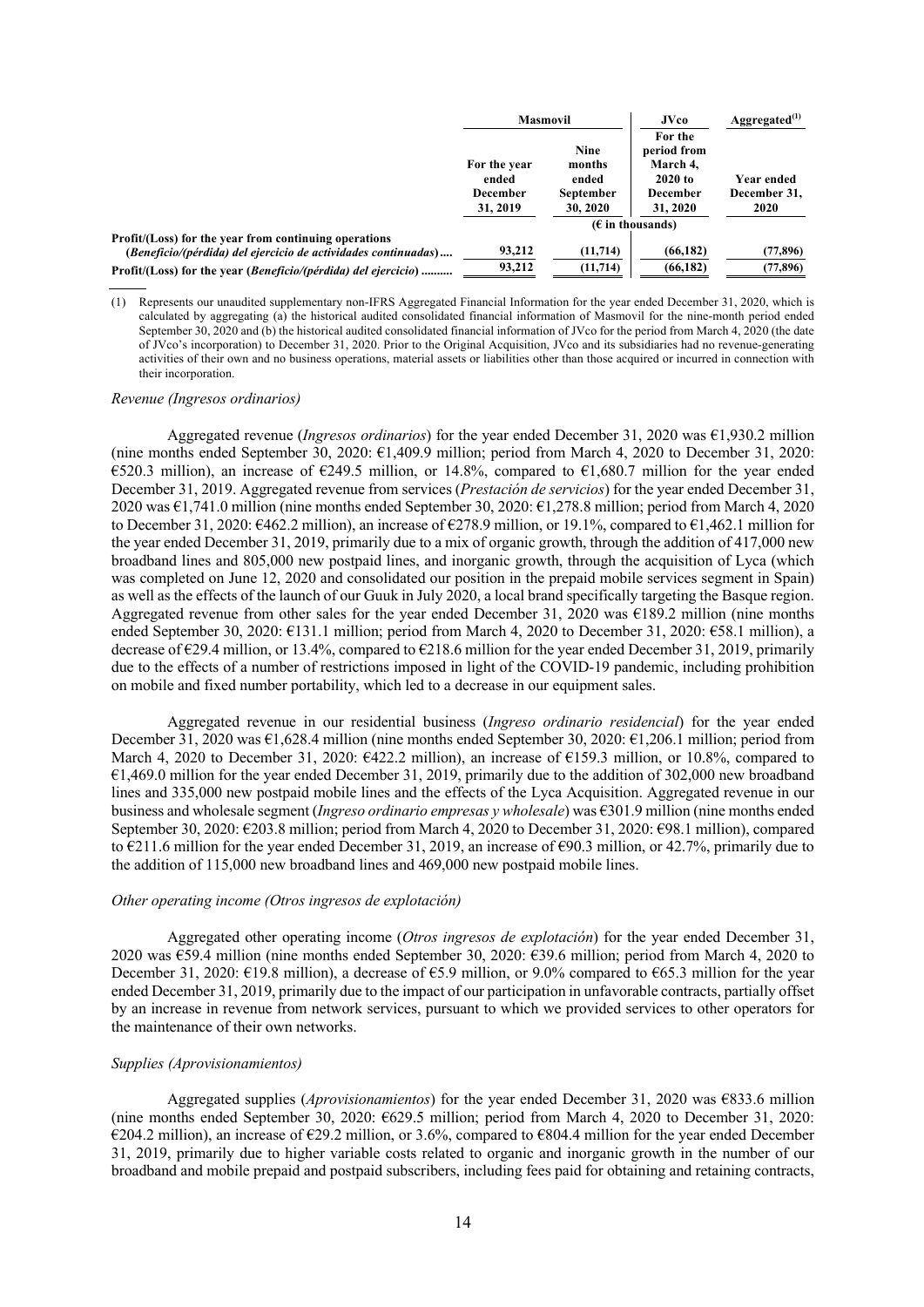commissions to distributors and various sales platforms. The incremental costs resulting from our growth were partially offset as a result of the renegotiation of our NRA agreements, which reduced the unit cost per gigabit consumed by us in the Telefónica network, but increased the data buckets available to our customers and enabled a 50% discount to customers in out-of-bucket data traffic for up to €5 million. Furthermore, the incremental costs resulting from our growth were also partially offset as a result of lower quantity of and therefore lower cost for merchandise and handsets due to the closure of our physical stores as a result of the COVID-19 pandemic.

Aggregated supplies (*Aprovisionamientos*) represented 43.2% of aggregated revenue (*Ingresos ordinarios*) for the year ended December 31, 2020, compared to 47.9% of revenue for the year ended December 31, 2019.

# *Employee benefits expenses (Gastos por retribuciones a los empleados)*

Aggregated employee benefits expenses (*Gastos por retribuciones a los empleados*) for the year ended December 31, 2020 was €74.4 million (nine months ended September 30, 2020: €52.8 million; period from March 4, 2020 to December 31, 2020:  $\epsilon$ 21.6 million), an increase of  $\epsilon$ 7.1 million, or 10.5%, compared to  $\epsilon$ 67.3 million for the year ended December 31, 2019, primarily due to the increase in our average headcount during this period.

Aggregated employee benefits expenses (*Gastos por retribuciones a los empleados*) represented 3.9% of aggregated revenue (*Ingresos ordinarios*) for the year ended December 31, 2020, compared to 4.0% of revenue for the year ended December 31, 2019.

# *Depreciation and amortization expenses (Gastos por depreciación y amortización)*

Aggregated depreciation and amortization expenses (*Gastos por depreciación y amortización*) for the year ended December 31, 2020 was €386.2 million (nine months ended September 30, 2020: €254.5 million; period from March 4, 2020 to December 31, 2020: €131.8 million), an increase of €114.4 million, or 42.1%, compared to  $\epsilon$ 271.8 million for the year ended December 31, 2019, primarily due to the larger size of our tangible and intangible asset base as a result of the Original Acquisition and other acquisitions and investments in network equipment and network infrastructure, such as in connection with the deployment of our FTTH fiber network as well as new IRUs obtained pursuant to arrangements entered into with Orange Spain and Telefónica.

Aggregated depreciation and amortization expenses (*Gastos por depreciación y amortización*) represented 20.0% of aggregated revenue for the year ended December 31, 2020, compared to 16.2% of revenue for the year ended December 31, 2019.

# *Impairment and result from disposals of assets (Deterioro y resultado por enajenaciones del inmovilizado)*

Aggregated impairment and result from disposals of assets (*Deterioro y resultado por enajenaciones del inmovilizado*) for the year ended December 31, 2020 was a negative result of  $\epsilon$ 20.0 million (nine months ended September 30, 2020: negative  $\epsilon$ 7.7 million; period from March 4, 2020 to December 31, 2020: negative  $\epsilon$ 12.3 million), a decrease of €132.2 million compared to a positive result of €112.2 million for the year ended December 31, 2019, entirely due to the net effect of the impairment recognized in relation to routers that are returned to us when customers terminate their contract, which are not recoverable for subsequent use, and the costs associated with their de-installation.

# *Other operating expenses (Otros gastos de explotación)*

Aggregated other operating expenses (*Otros gastos de explotación*) for the year ended December 31, 2020 was €558.0 million (nine months ended September 30, 2020: €353.9 million; period from March 4, 2020 to December 31, 2020: €204.1 million), an increase of €133.6 million, or 31.5%, compared to €424.4 million for the year ended December 31, 2019, primarily due to costs, fees and expenses incurred for advisory services in connection with the Original Acquisition ( $\epsilon$ 77.7 million).

Aggregated other operating expenses (*Otros gastos de explotación*) represented 28.9% of aggregated revenue (*Ingresos ordinarios*) for the year ended December 31, 2020, compared to 25.3% of revenue for the year ended December 31, 2019.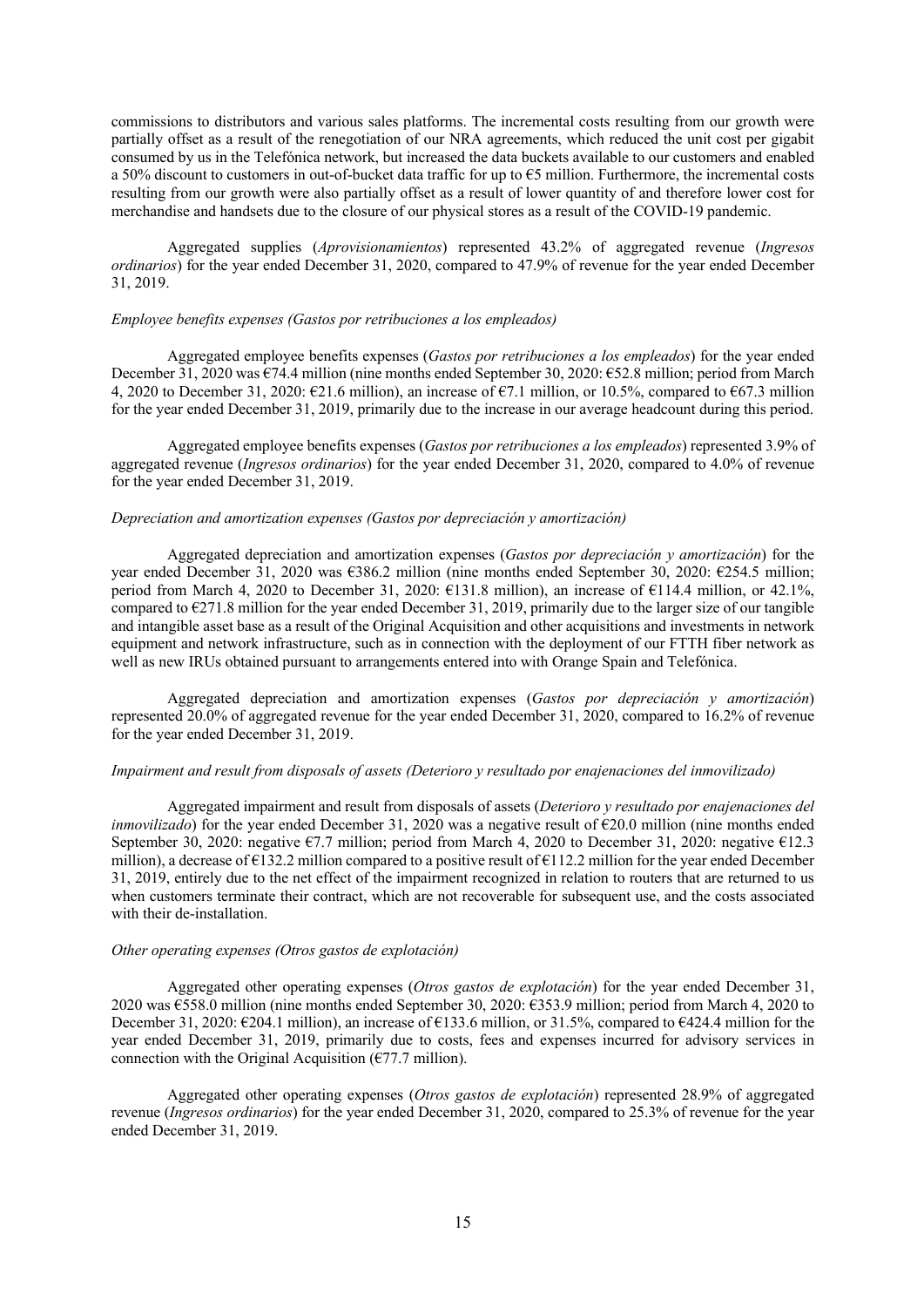#### *Operating profit/(loss) (Resultado de explotación)*

Aggregated operating profit (*Resultado de explotación*) for the year ended December 31, 2020 was €117.3 million (nine months ended September 30, 2020: €151.0 million; period from March 4, 2020 to December 31, 2020: negative €33.7 million), a decrease of €173.0 million, or 59.7%, compared to €290.3 million for the year ended December 31, 2019, due to the factors described above.

# *Financial income (Ingresos financieros)*

Aggregated financial income (*Ingresos financieros*) for the year ended December 31, 2020 was €5.5 million (nine months ended September 30, 2020: €3.5 million; period from March 4, 2020 to December 31, 2020:  $€2.0$  million), a decrease of €0.5 million compared to €6.0 million for the year ended December 31, 2019, primarily due to the lower interest rate on the €3.6 million line of credit granted to Cabonitel S.A. ("**Cabonitel**"), which was subsequently drawn down in full by Cabonitel on December 31, 2020.

## *Financial expenses (Gastos financieros)*

Aggregated financial expenses (*Gastos financieros*) for the year ended December 31, 2020 was €230.2 million (nine months ended September 30, 2020: €160.9 million; period from March 4, 2020 to December 31, 2020:  $\epsilon$ 69.3 million), an increase of  $\epsilon$ 3.6 million, or 1.6%, compared to  $\epsilon$ 226.6 million for the year ended December 31, 2019, primarily due to the repayment of bank borrowings in connection with the Original Acquisition, one-off accounting losses recognized as a result of the repurchase of the Convertible Bonds and Collar as well as the impact of the revaluation of the SAR Plan during the same period.

# *Impairment and result from disposal of financial instruments (Deterioro y resultado por enajenaciones de instr. financieros)*

Aggregated impairment and result from disposal of financial instruments (*Deterioro y resultado por enajenaciones de instrumentos financieros*) for the year ended December 31, 2020 resulted in a gain of €0.9 million (nine months ended September 30, 2020: €0.9 million; period from March 4, 2020 to December 31, 2020: nil), an increase of  $\epsilon$ 1.0 million compared to a loss of  $\epsilon$ 0.1 million for the year ended December 31, 2019, primarily due to a bargain purchase gain  $(61.2 \text{ million})$  recognized in connection with the acquisition of a business unit from Ocean Network, S.L.

## *Financial results (Resultado financiero)*

Aggregated financial results (*Resultado financiero*) for the year ended December 31, 2020 represented an expense of €223.4 million (nine months ended September 30, 2020: €156.7 million; period from March 4, 2020 to December 31, 2020: €66.7 million), an increase of €3.2 million compared to an expense of €220.2 million for the year ended December 31, 2019, due to factors described above.

# *Results from investments accounted for using the equity method (Resultado por sociedades puestas en equivalencia)*

Aggregated results from equity-consolidated investments (*Resultado por sociedades puestas en equivalencia*) for the year ended December 31, 2020 represented an expense of  $\epsilon$ 2.9 million (nine months ended September 30, 2020: an expense of €8.6 million; period from March 4, 2020 to December 31, 2020: a profit of €5.6 million), compared to an expense of €5.0 million for the year ended December 31, 2019.

# *Profit/(Loss) from continuing operations, before income tax (Beneficio/ (Pérdida) antes de impuestos de actividades Continuadas)*

Aggregated loss for the year from continuing operations, before income tax (*Beneficio/ (Pérdida) antes de impuestos de actividades continuadas*), for the year ended December 31, 2020 was €109.0 million (nine months ended September 30, 2020: €14.2 million; period from March 4, 2020 to December 31, 2020: €94.8 million), compared to a profit of €65.1 million for the year ended December 31, 2019, a decrease of €174.1 million, due to the factors described above.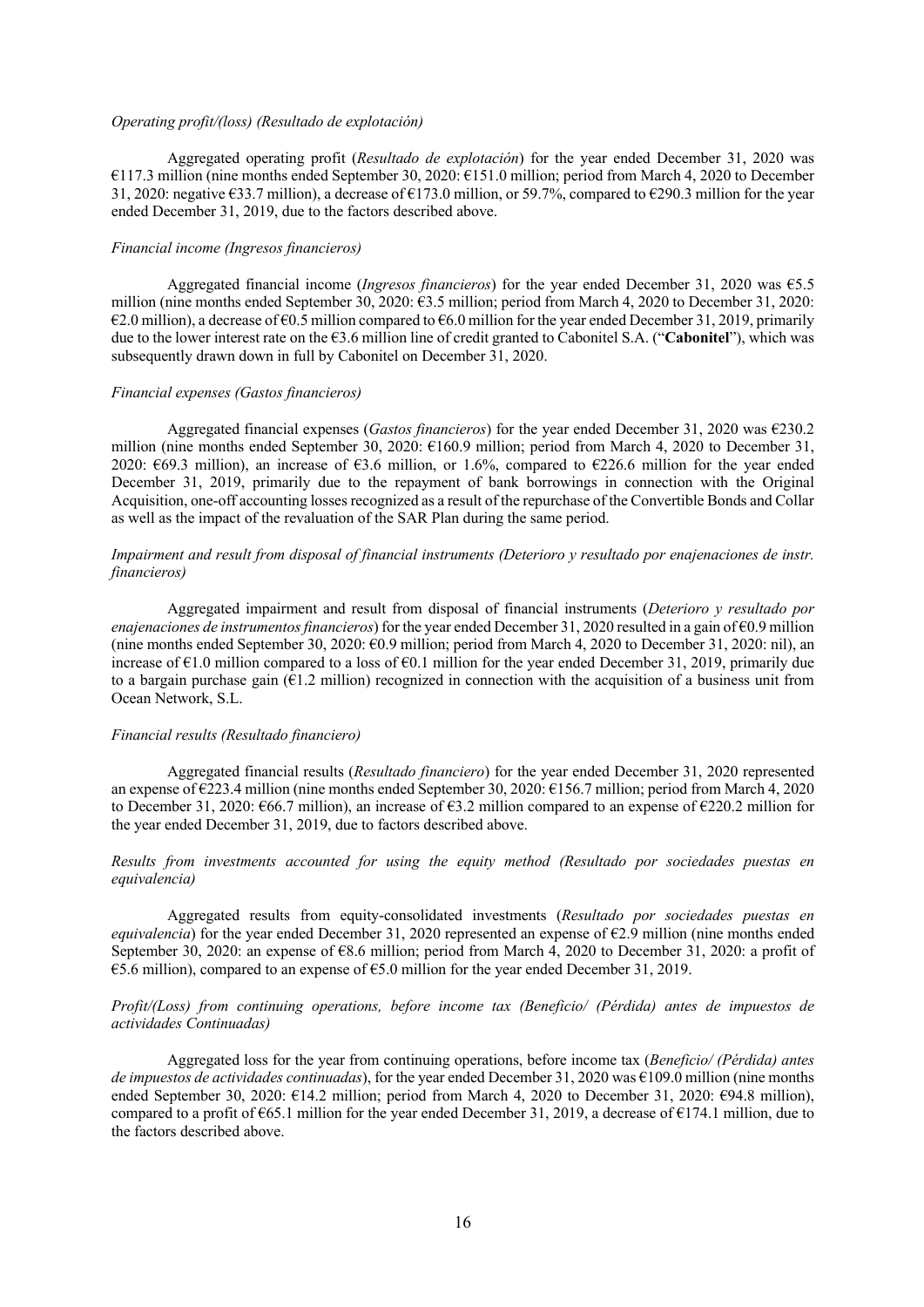#### *Income tax income/(expense) (Ingreso/(Gasto) por impuesto sobre ganancias)*

Aggregated income tax income (*Ingreso/(Gasto) por impuesto sobre ganancias*) for the year ended December 31, 2020 was €31.1 million (nine months ended September 30, 2020: €2.5 million; period from March 4, 2020 to December 31, 2020: €28.6 million), compared to an expense of €28.1 million for the year ended December 31, 2019, primarily due to the effects of tax credit of €40 million recognized in 2019 for tax losses carried forward partially offset by the recognition of certain deferred tax assets and deferred tax liabilities.

# *Profit/(Loss) for the year from continuing operations (Beneficio/(Pérdida) del ejercicio de actividades continuadas)*

Aggregated loss for the year from continuing operations (*Beneficio/(Pérdida) del ejercicio de actividades continuadas*) for the year ended December 31, 2020 was €77.9 million (nine months ended September 30, 2020: €11.7 million; period from March 4, 2020 to December 31, 2020: €66.2 million), compared to a profit of €93.2 million for the year ended December 31, 2019, a decrease of  $E171.1$  million, due the factors described above.

# *Profit/(Loss) for the year (Beneficio/(Pérdida) del ejercicio)*

Aggregated loss for the year (*Beneficio/(Pérdida) del ejercicio*) ended December 31, 2020 was €77.9 million (nine months ended September 30, 2020: €11.7 million; period from March 4, 2020 to December 31, 2020: €66.2 million), compared to a profit of €93.2 million for the year ended December 31, 2019, a decrease of €171.2 million, due to the factors described above.

# *Capital Expenditure*

Our capital expenditure primarily consists of Network Capital Expenditure (which represents capital expenditure relating to expansion or improvement of our network infrastructure and is calculated as the sum of capital expenditure relating to (i) the deployment of our FTTH network, either on our own or jointly with other operators through IRU agreements and (ii) other initiatives to expand or improve our mobile and fixed network and Commercial Infrastructure Capital Expenditure (which represents capital expenditure necessary to maintain and expand our commercial infrastructure consisting of our FTTH and mobile network, and is calculated as the sum of capital expenditure relating to (i) replacement and/or maintenance of our commercial infrastructure and (ii) growth of our commercial infrastructure. In addition, we also incur capital expenditures in relation to certain other commercial assets, IT assets, BU assets, the 3500 MHz spectrum band licensed by us, integration of assets and businesses acquired by us (excluding capital expenditure in connection with our bolt-on acquisitions), capital expenditures relating to certain non-current assets, and certain other categories of capital expenditures on tangible and intangible assets.

For the year ending December 31, 2021, we expect our Network Capital Expenditure to be approximately  $\epsilon$ 381 million, of which we expect approximately  $\epsilon$ 297 million to be in relation to the deployment of our FTTH network and approximately €84 million to be in relation to certain initiatives to expand or improve our mobile and fixed network. We expect our Commercial Infrastructure Capital Expenditure to be approximately  $\epsilon$ 204 million, of which we expect approximately  $\epsilon$ 116 million to be in relation to replacement and/or maintenance and approximately €88 million to be in relation to growth, such as installation of routers and other equipment for our customers. In addition to Network Capital Expenditure and Commercial Infrastructure Capital Expenditure, we expect to incur approximately €141 million of other capital expenditure, primarily in relation to IT assets (approximately  $€37$  million), investments in exclusive stores and distributors and hardware equipment (approximately  $€16$  million), 3500 MHz spectrum band (approximately  $E17$  million), cybersecurity, strategic, regulatory and automatization projects (approximately  $E15$  million), capital expenditure on certain other non-current assets relating to our agreements with Orange Spain (approximately  $E35$  million) and integration initiatives  $(E21)$  million). In connection with the Acquisition, in addition to certain cost savings and synergies which are included in our Pro Forma Further Adjusted EBITDA, we also expect to achieve cost savings in relation to our capital expenditure of approximately  $\epsilon$ 8 million in relation to IT infrastructure and systems, beginning 2024.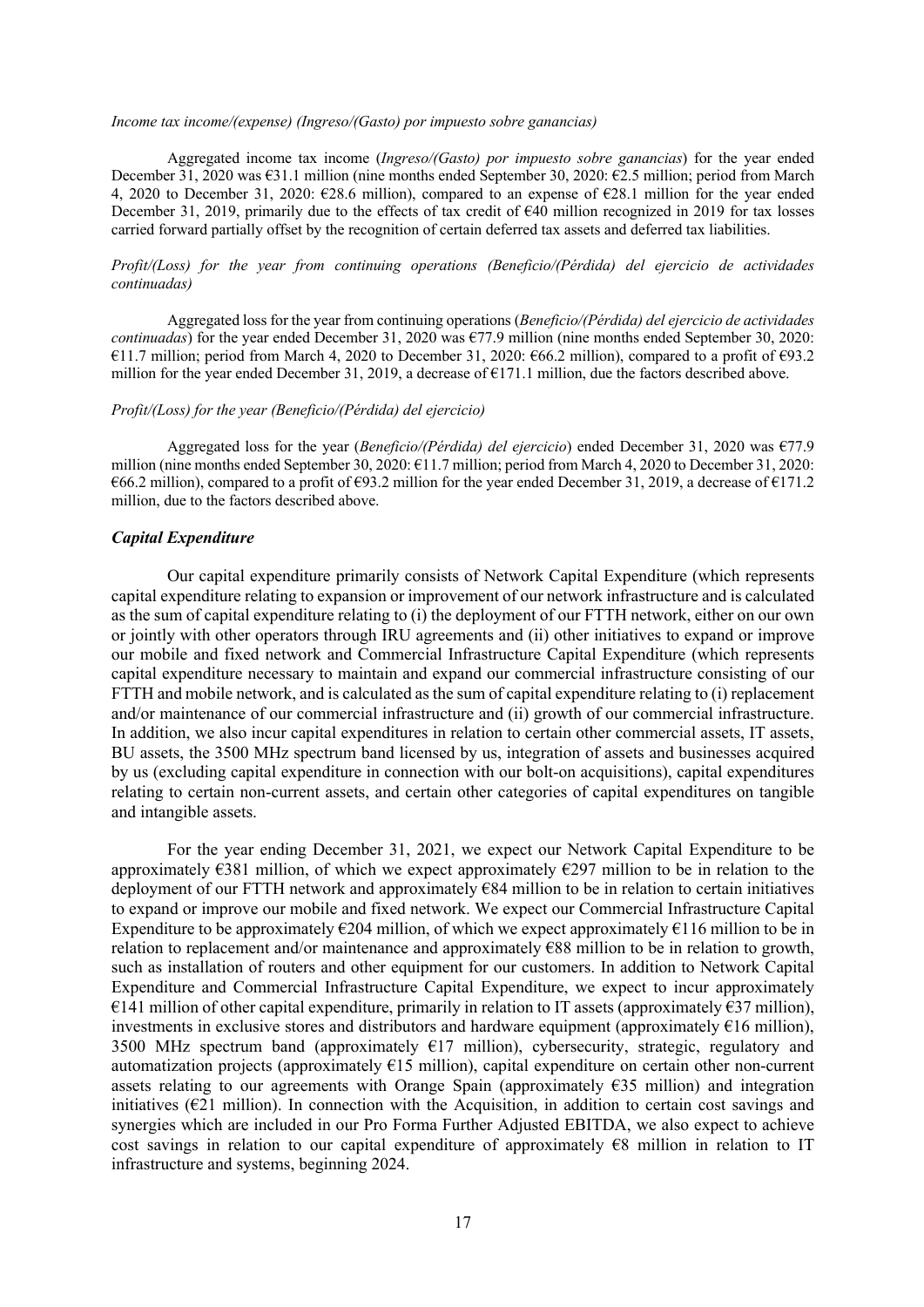# **MANAGEMENT'S DISCUSSION AND ANALYSIS OF FINANCIAL CONDITION AND RESULTS OF OPERATIONS OF THE TARGET GROUP**

### *For the six months ended June 30, 2021 compared to the six months ended June 30, 2020*

|                                                                                                  | For the six months<br>ended June 30, |            |
|--------------------------------------------------------------------------------------------------|--------------------------------------|------------|
|                                                                                                  | 2020                                 | 2021       |
|                                                                                                  | $(E$ in thousands)                   |            |
|                                                                                                  | 334,668                              | 338,836    |
| Work performed by the entity and capitalized ( <i>Trabajos realizados por la empresa para su</i> | 8,477                                | 9,567      |
|                                                                                                  | (84,269)                             | (106, 441) |
|                                                                                                  | 280                                  | 43         |
|                                                                                                  | (20,082)                             | (23,900)   |
|                                                                                                  | (72, 942)                            | (87, 557)  |
|                                                                                                  | (95, 424)                            | (119, 825) |
|                                                                                                  | 70,708                               | 10,723     |
|                                                                                                  | 361                                  | 206        |
|                                                                                                  | (27,102)                             | (23, 792)  |
|                                                                                                  | (26,741)                             | (23, 586)  |
|                                                                                                  | 43.967                               | (12, 863)  |
|                                                                                                  | (8, 412)                             | 7,337      |
|                                                                                                  | 35,555                               | (5,526)    |

#### *Revenue (Importe neto de la cifra de negocios)*

The Target Group's revenue (*Importe neto de la cifra de negocios*) for the six months ended June 30, 2021 was €338.8 million, as compared to €334.7 million for the six months ended June 30, 2020, representing a €4.1 million, or 1.2%, increase, primarily due to the impact of the growth of Virgin telco and the positive trend in demand for services and equipment from the business market segment, both of which resulted in an increase of our market share. The revenue in the mass market segment (*Ingresos de clientes mercado masivo*) increased 0.3% compared to the six months ended June 30, 2020, while the business segment increased 5.7% compared to the prior period.

# *Work performed by the entity and capitalized (Trabajos realizados por la empresa para su activo)*

The Target Group's work performed by the entity and capitalized (*Trabajos realizados por la empresa para su activo*) for the six months ended June 30, 2021 was €9.6 million, as compared to €8.5 million for the six months ended June 30, 2020, representing an increase of  $\epsilon$ 1.1 million, or 12.9%, primarily due to the launch of Virgin telco and the impact of Target Group's network retrofit project.

# *Supplies (Aprovisionamientos)*

The Target Group's supplies (*Aprovisionamientos*) for the six months ended June 30, 2021 cost €106.4 million, as compared to  $\epsilon$ 84.3 million for the six months ended June 30, 2020, representing a  $\epsilon$ 22.1 million, or 26.2%, increase, primarily due to the increase of revenue associated to sales of customer equipment and the need to service such equipment, as well as the larger share of the Target Group's client-base using third-party networks as a result of the launch of Virgin telco.

# *Other operating income (Otros ingresos de explotación)*

The Target Group's other income (*Otros ingresos de explotación*) for the six months ended June 30, 2021 was  $643.0$  thousand as compared to  $6280.0$  thousand for the six months ended June 30, 2020, primarily due to a decrease in the number of grants received by the Target Group during the six months ended June 30, 2021 as compared to the six months ended June 30, 2020.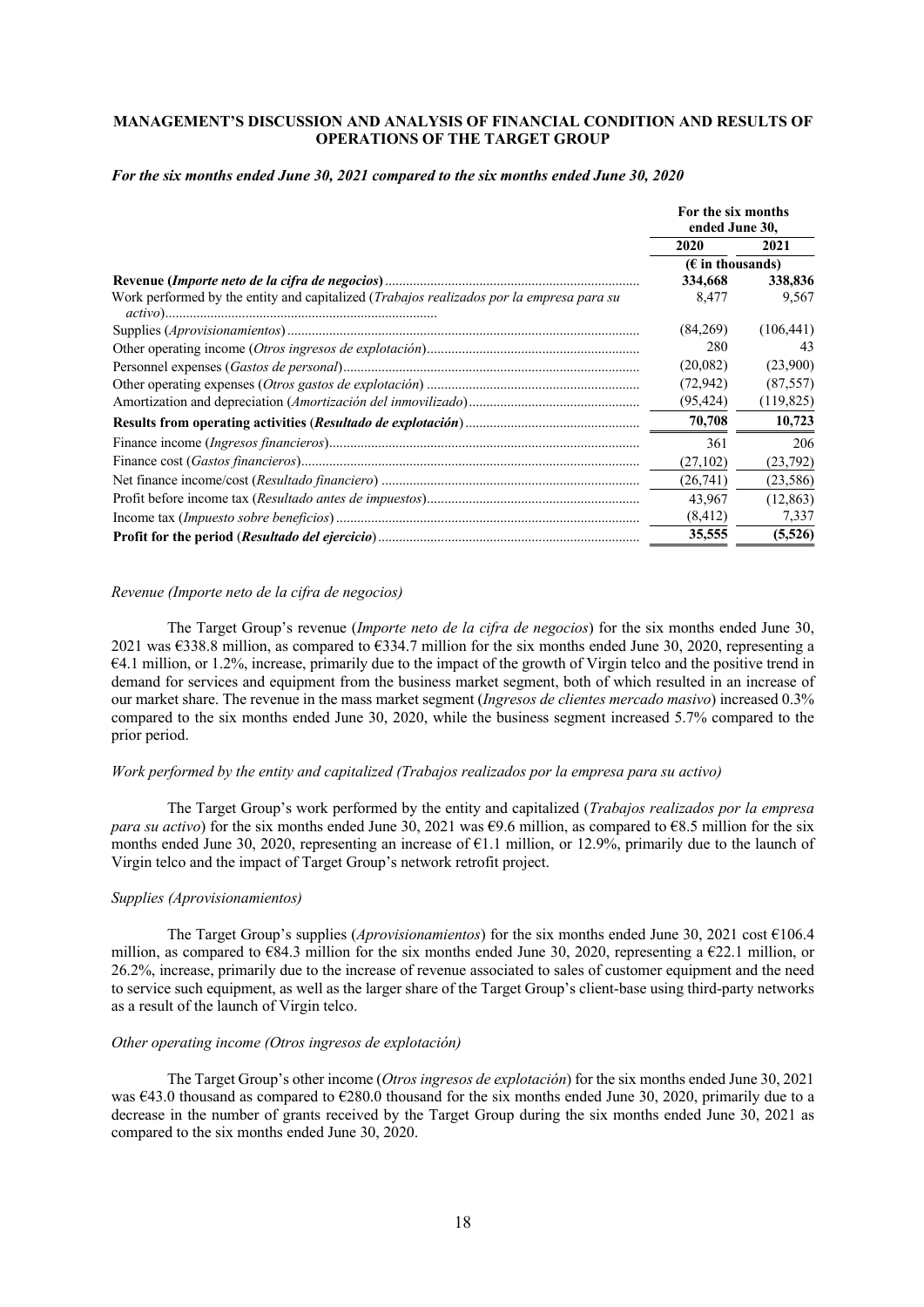#### *Personnel expenses (Gastos de personal)*

The Target Group's personnel expenses (*Gastos de personal*) for the six months ended June 30, 2021 were  $\epsilon$ 23.9 million, as compared to  $\epsilon$ 20.1 million for the six months ended June 30, 2020, representing an increase of €3.8 million, or 18.9%. This increase was attributable to an increase in expenses in relation to Target Group's incentive plan ("**Target Incentive Plan**") ( $\epsilon$ 2.2 million) and an increase in redundancy payments ( $\epsilon$ 0.8 million).

### *Other operating expenses (Otros gastos de explotación)*

The Target Group's other operating expenses (*Otros gastos de explotación*) for the six months ended June 30, 2021 were  $\epsilon$ 87.6 million, as compared to  $\epsilon$ 72.9 million for the six months ended June 30, 2020, representing an increase of  $\epsilon$ 14.7 million, or 20.2%, primarily due to the Target Group's nation-wide expansion program in connection with the launch of Virgin telco, costs and expenses incurred for advisory services in connection with the Acquisition and losses caused by higher levels of bad trade debt.

# *Amortization and Depreciation (Amortización del inmovilizado)*

The Target Group's amortization and depreciation (*Amortización del inmovilizado*) for the six months ended June 30, 2021 was  $\epsilon$ 119.8 million, as compared to  $\epsilon$ 95.4 million for the six months ended June 30, 2020, representing an increase of €24.4 million, or 25.6%, primarily due to an increase in depreciation of the Target Group's cable network by  $\epsilon$ 25 million as a result of the expansion of the Target Group's new FTTH fiber optic network.

# *Results from operating activities (Resultado de explotación)*

The Target Group's results from operating activities (*Resultado de explotación*) decreased by €60.0 million or 84.9%, to  $\epsilon$ 10.7 million for the six months ended June 30, 2021 from  $\epsilon$ 70.7 million for the six months ended June 30, 2020, due to the factors described above.

#### *Profit before income tax (Resultado antes de impuestos)*

The Target Group recorded a loss before income tax (*Resultado antes de impuestos*) for the six months ended June 30, 2021 of €12.9 million, as compared to a profit before income tax (*Resultado antes de impuestos*) of €44.0 million for the six months ended June 30, 2020, representing a €56.9 million decrease, due to the factors described above and an increase in our net finance costs.

# *Income Tax (Impuesto sobre beneficios)*

The Target Group's income tax income (*Impuesto sobre beneficios*) for the six months ended June 30, 2021 were  $\epsilon$ 7.3 million, as compared to an income tax expense of  $\epsilon$ 8.4 million for the six months ended June 30, 2020, representing a  $E$ 15.7 million decrease, primarily due to the expected tax credit for investments in fixed assets due to the expansion the Target Group's FTTH network.

# *Profit for the period (Resultado del ejercicio)*

The Target Group's loss for the period (*Resultado del ejercicio*) was €5.5 million for the six months ended June 30, 2021, as compared to a profit of  $\epsilon$ 35.6 million for the six months ended June 30, 2020, due to the factors described above.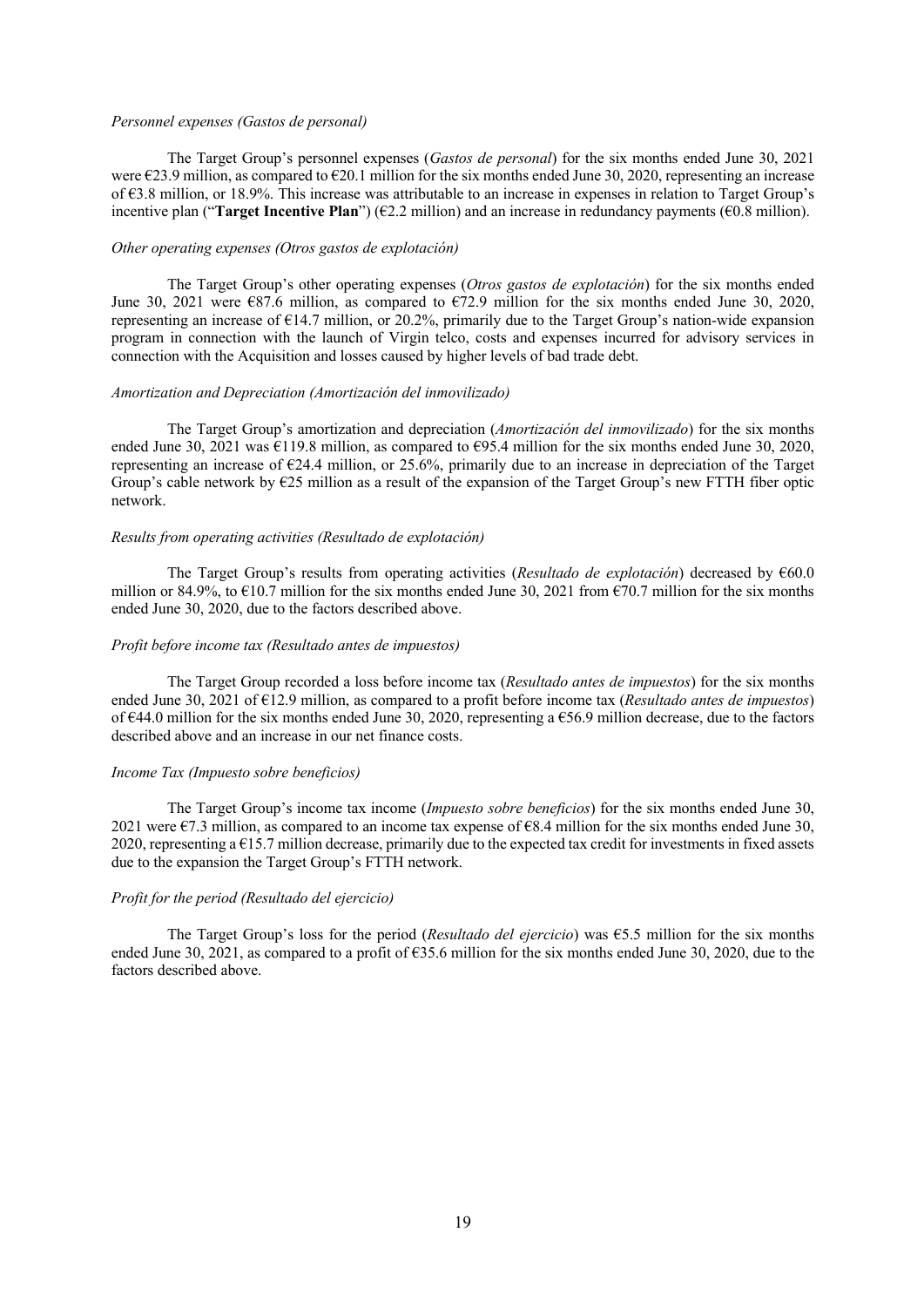#### *For the year ended December 31, 2020 compared to the year ended December 31, 2019*

|                                                                                               | For the year<br>ended December 31, |            |
|-----------------------------------------------------------------------------------------------|------------------------------------|------------|
|                                                                                               | 2020                               | 2019       |
|                                                                                               | $(E \in \mathbb{R})$ in thousands) |            |
|                                                                                               | 677,785                            | 668,303    |
| Work performed by the entity and capitalized ( <i>Trabajos realizados por la empresa para</i> |                                    |            |
|                                                                                               | 19.176                             | 16.763     |
|                                                                                               | (181,718)                          | (163, 257) |
|                                                                                               | 139                                | 404        |
|                                                                                               | (42,107)                           | (58, 713)  |
|                                                                                               | (151, 183)                         | (149,608)  |
| Depreciation and amortization (Depreciación y amortización del inmovilizado)                  | (196, 502)                         | (193,096)  |
|                                                                                               | 125,590                            | 120,796    |
|                                                                                               | 1,574                              | 610        |
|                                                                                               | (60, 460)                          | (49,888)   |
|                                                                                               | (58, 886)                          | (49,278)   |
|                                                                                               | 66,704                             | 71,518     |
|                                                                                               | 12,662                             | (9,500)    |
|                                                                                               | 79,366                             | 62,018     |

#### *Revenue (Importe neto de la cifra de negocios)*

The Target Group's revenue (*Importe neto de la cifra de negocios*) for the year ended December 31, 2020 was  $\epsilon$ 677.8 million, as compared to  $\epsilon$ 668.3 million for the year ended December 31, 2019, representing a  $\epsilon$ 9.5 million, or 1.4%, increase, primarily due to higher sales of customer equipment and the growth of Virgin telco, as well as the provision of additional services in the business market segment in light of the COVID-19 pandemic.

#### *Work performed by the entity and capitalized (Trabajos realizados por la empresa para su activo)*

The Target Group's work performed by the entity and capitalized (*Trabajos realizados por la empresa para su activo*) for the year ended December 31, 2020 was €19.2 million, as compared to €16.8 million for the year ended December 31, 2019, representing an increase of €2.4 million, or 14.3%, primarily due to the acquisition of tangible and intangible assets recognized at acquisition or production costs, the latter of which are capitalized in the income statement as work performed by the entity and capitalized on the Target Group's income statement.

#### *Supplies (Aprovisionamientos)*

The Target Group's supplies (*Aprovisionamientos*) for the year ended December 31, 2020 cost €181.7 million, as compared to  $\epsilon$ 163.3 million for the year ended December 31, 2019, representing a  $\epsilon$ 18.4 million, or 11.3%, increase in cost, primarily due to the increase of revenue associated to sales of customer equipment and the need to service such equipment, as well as the larger share of the Target Group's client base using third-party networks as a result of the launch of Virgin telco.

#### *Other operating income (Otros ingresos de explotación)*

The Target Group's other income (*Otros ingresos de explotación*) for the year ended December 31, 2020 was  $\epsilon$ 0.1 million, as compared to  $\epsilon$ 0.4 million for the year ended December 31, 2019, representing a  $\epsilon$ 0.3 million decrease.

# *Personnel expenses (Gastos de personal)*

The Target Group's personnel expenses (*Gastos de personal*) for the year ended December 31, 2020 were €42.1 million, as compared to €58.7 million for the year ended December 31, 2019, representing a decrease of  $\epsilon$ 16.6 million, or 28.3%, in expenses, primarily due to a decrease in expenses in relation to the Target Incentive Plan and redundancy payments.